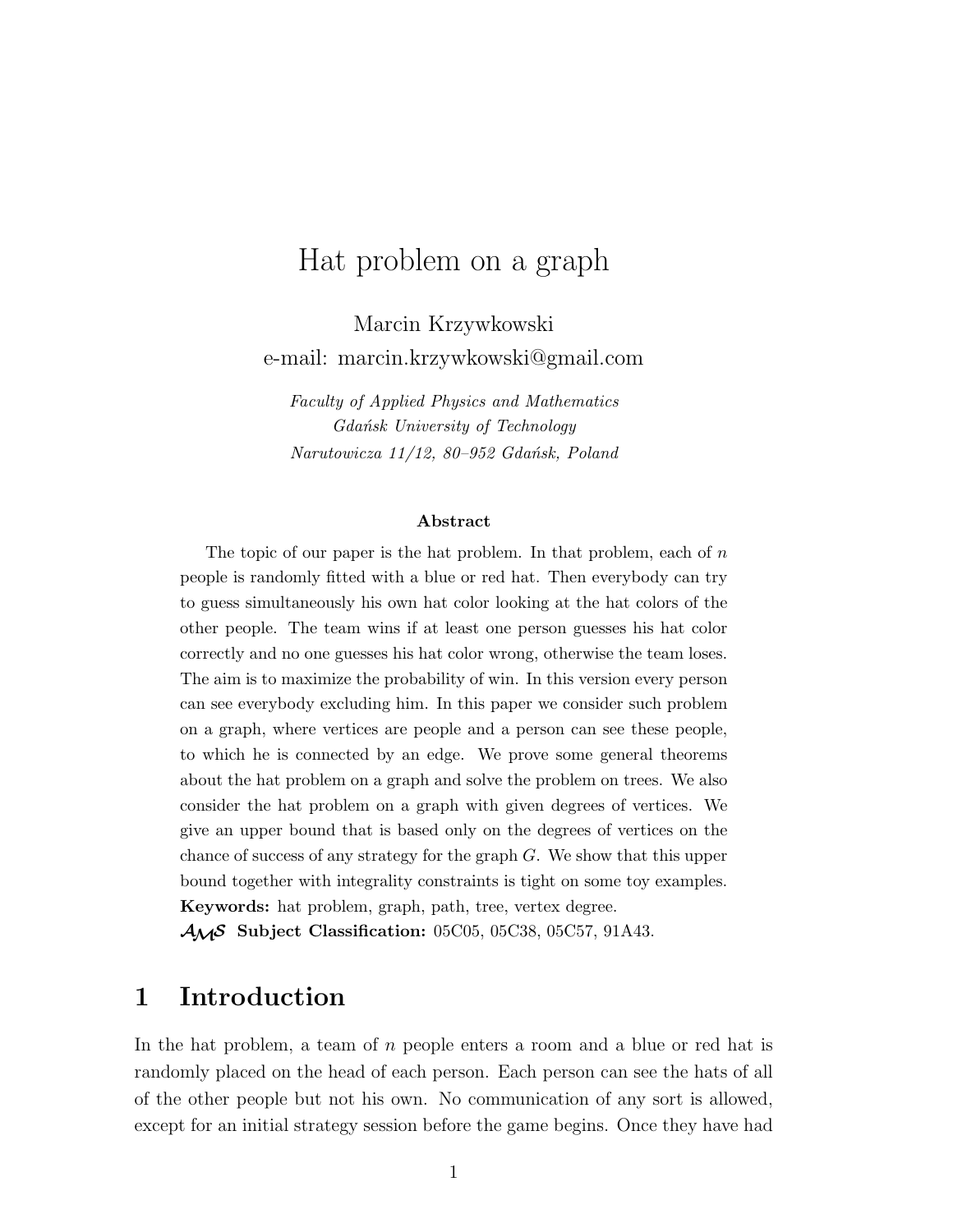a chance to look at the other hats, each person must simultaneously guess the color of his own hat or pass. The team wins if at least one person guesses his hat color correctly and no one guesses his hat color wrong, otherwise the team loses. The aim is to maximize the probability of win.

The hat problem with seven people called "seven prisoners puzzle" was formulated by T. Ebert in his Ph.D. Thesis [10]. The hat problem was also the subject of articles in The New York Times [20], Die Zeit [5], and abcNews [19]. The hat problem with n people and two colors of hat was investigated in  $[6]$ . It was solved for  $2^k - 1$  people in [12]. The hat problem and Hamming codes were also the subject of an article in Polish math−physics−informatic magazine [9].

There are also known some variants and generalizations of hat problem. The authors of [18] investigate the generalized hat problem with  $q \geq 2$  colors, they also consider variants in which there are arbitrary input distributions, randomized playing strategies, and symmetric strategies. In the papers [1], [8], and [17] there is considered another variant of hat problem in which passing is not allowed, thus everybody has to try to guess his hat color. The aim is to maximize the number of correct guesses. In [14] the authors investigate several variants of hat problem in which the aim is to design a strategy such that the number of correct guesses is greater than or equal to the given positive integer. In the paper [15] there is considered the hat problem, and also a variant in which the probabilities of getting hats of each colors do not have to be equal. The authors of [2] investigate a problem similar to the hat problem. There are n people which have random bits on foreheads, and they have to vote on the parity of the *n* bits.

The hat problem and its variants have many applications and connections to other areas of science, for example: information technology [4], linear programming  $[14, 16]$ , genetic programming  $[7]$ , economy  $[1, 17]$ , biology  $[15]$ , approximating Boolean functions [2], and autoreducibility of random sequences [3,10–13]. Therefore, it is hoped that the hat problem on a graph considered in this paper, as a natural generalization, is worth exploring, and may also have many applications.

We consider the hat problem on a graph, where vertices are people and a person can see these people, to which he is connected by an edge. We prove some general theorems about the hat problem on a graph and solve the problem on trees. We also consider the hat problem on a graph with given degrees of vertices. We give an upper bound that is based only on the degrees of vertices on the chance of success of any strategy for the graph G. We show that this upper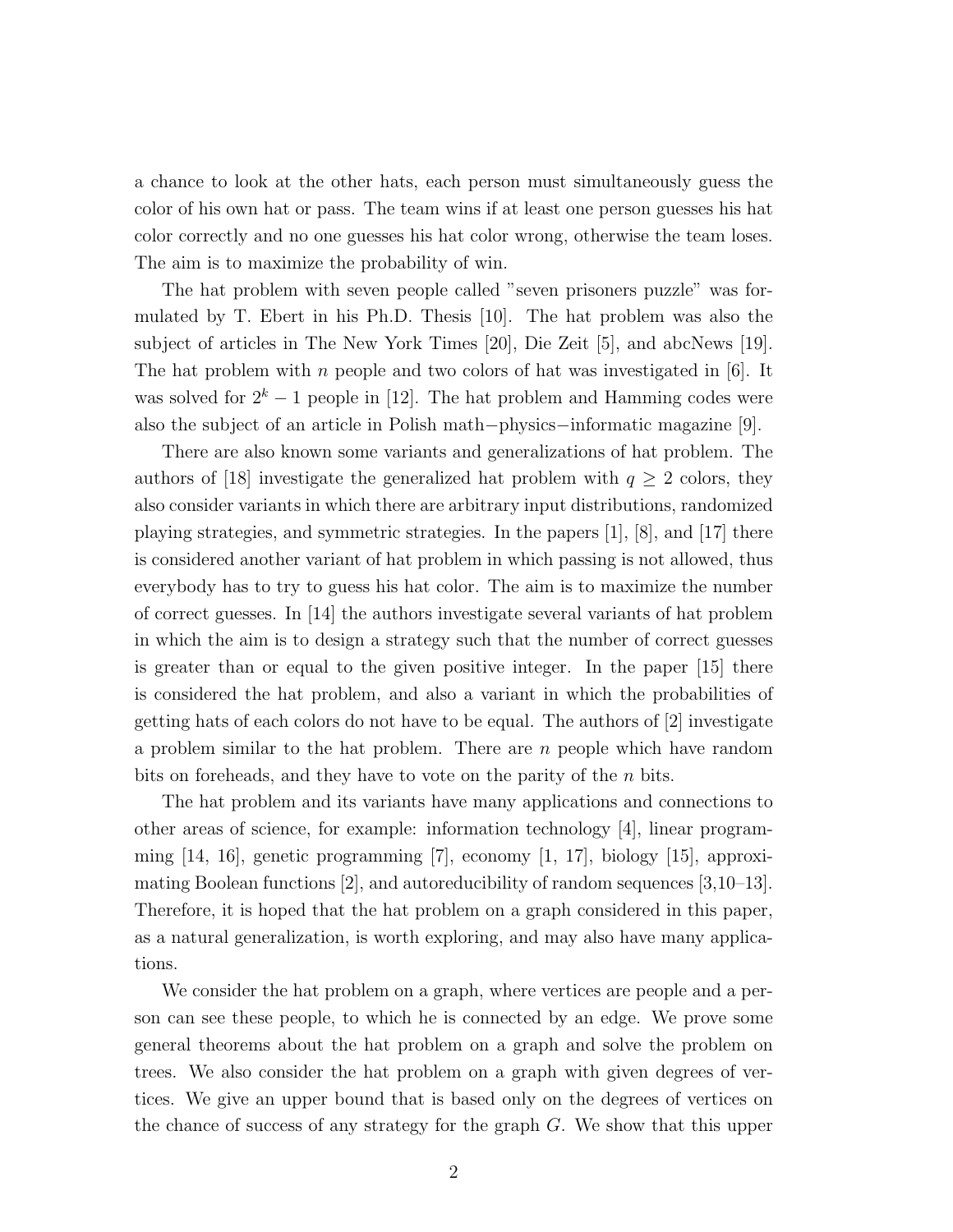bound together with integrality constraints is tight on some toy examples.

The paper is organized as follows. In Section 2 we give the notation and terminology used. In Section 3 first we make some general observations about the hat problem on a graph. In Theorem 4 we solve that problem on paths, and in Theorem 5 we solve the hat problem on trees. Then we consider the hat problem on a graph with given degrees of vertices.

## **2 Preliminaries**

For a graph G, by  $V(G)$  and  $E(G)$  we denote the set of vertices and the set of edges of this graph, respectively. If  $H$  is a subgraph of  $G$ , then we write  $H \subseteq G$ . Let  $v \in V(G)$ . By  $N_G(v)$  we denote the open neighbourhood of v, that is  $N_G(v) = \{x \in V(G): vx \in E(G)\}.$  By  $N_G[v]$  we denote the closed neighbourhood of v, that is  $N_G[v] = N_G(v) \cup \{v\}$ . By  $d_G(v)$  we denote the degree of the vertex v, that is the number of its neighbours, thus  $d_G(v) = |N_G(v)|$ . By  $P_n$  we denote the path with n vertices. By  $C_n$  we denote the cycle with n vertices. By  $K_n$  we denote the complete graph with n vertices. Let  $f: X \to Y$  be a function. If  $Z \subseteq X$ , then by  $f_{|Z}$  we denote the restriction of f to Z. If  $y \in Y$ , then by  $f \equiv y$  we denote that for every  $x \in X$  we have  $f(x) = y$ .

Without loss of generality we may assume an ordering of the vertices of a graph G, that is  $V(G) = \{v_1, v_2, \ldots, v_n\}.$ 

Let  $\{b, r\}$  be the set of colors (b means blue and r means red). If  $v_i \in V(G)$ , then  $c(v_i)$  is the color of  $v_i$ , so  $c: V(G) \to \{b, r\}$  is a function. By a case for the graph G we mean a sequence  $(c(v_1), c(v_2), \ldots, c(v_n))$ . The set of all cases for the graph G we denote by  $C(G)$ , of course  $|C(G)| = 2^{|V(G)|}$ .

If  $v_i \in V(G)$ , then by  $s_i$  we denote a function  $s_i: V(G) \to \{b, r, *\}$ , where  $s_i(v_j) \in \{b, r\}$  is the color of  $v_j$  if  $v_i$  sees  $v_j$ , and mark  $*$  otherwise, that is,  $s_i(v_j) = c(v_j)$  if  $v_j \in N_G(v_i)$ , while  $s_i(v_j) = *$  if  $v_j \in V(G) \backslash N_G(v_i)$ . By a situation of the vertex  $v_i$  in the graph G we mean the sequence  $(s_i(v_1), s_i(v_2), \ldots, s_i(v_n))$ . The set of all possible situations of  $v_i$  in the graph G we denote by  $St_i(G)$ . Of course,  $|St_i(G)| = 2^{|N_G(v_i)|}$ .

Let  $v_i \in V(G)$ . We say that a case  $(c_1, c_2, \ldots, c_n)$  for the graph G corresponds to a situation  $(t_1, t_2, \ldots, t_n)$  of the vertex  $v_i$  in the graph G if it is created from this situation only by changing every mark  $*$  to b or r. So, a case corresponds to a situation of  $v_i$  if every vertex adjacent to  $v_i$ , in that case has the same color as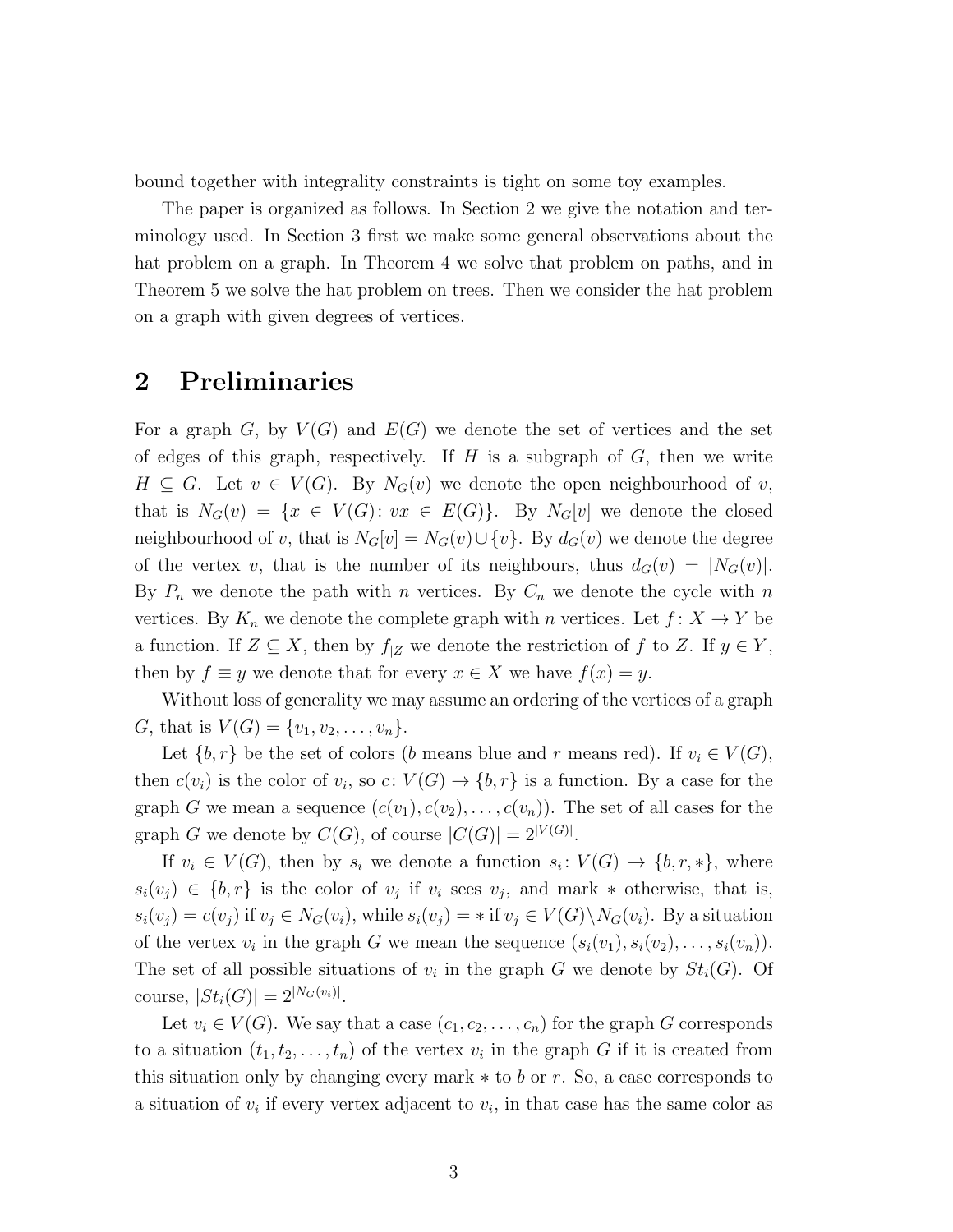in that situation. To every situation of the vertex  $v_i$  in the graph G correspond  $2^{|V(G)|-|N_G(v_i)|}$  cases, because every situation of  $v_i$  has  $|V(G)|-|N_G(v_i)|$  marks  $*$ .

Let G and H be graphs such that  $V(H) = \{v_1, v_2, ..., v_m\}, V(G) = \{v_1, v_2, ..., v_m\}$  $v_m, \ldots, v_n$ , and  $E(H) \subseteq E(G)$ . We say that a case  $(a_1, a_2, \ldots, a_m, \ldots, a_n)$  for the graph G corresponds to a case  $(b_1, b_2, \ldots, b_m)$  for the graph H if  $(a_1, a_2, \ldots, a_m)$  $=(b_1, b_2, \ldots, b_m)$ , that is, every vertex from the graph H in both cases has the same color. Of course, to every case for the graph  $H$  correspond  $2^{n-m}$  cases for the graph G.

Let G and H be graphs such that  $V(H) = \{v_1, v_2, \ldots, v_m\}, V(G) = \{v_1, v_2, \ldots, v_m\}$  $v_m, \ldots, v_n$ , and  $E(H) \subseteq E(G)$ . Let  $i \in \{1, 2, \ldots, m\}$ . We say that a situation  $(t_1, t_2, \ldots, t_m, \ldots, t_n)$  of the vertex  $v_i$  in the graph G corresponds to a situation  $(u_1, u_2, \ldots, u_m)$  of the vertex  $v_i$  in the graph H if  $(t_1, t_2, \ldots, t_m) = (u_1, u_2, \ldots, u_m)$ , that is, every vertex adjacent to  $v_i$  in the graph  $H$ , in both of these situations has the same color.

By a statement of a vertex we mean its declaration about the color it guesses it is. By the result of a case we mean a win or a loss. According to the definition of the hat problem, the result of a case is a win if at least one vertex states its color correctly and no vertex states its color wrong. The result of a case is a loss if no vertex states its color or some vertex states its color wrong.

By a guessing instruction for the vertex  $v_i \in V(G)$  (denoted by  $g_i$ ) we mean a function  $g_i: St_i(G) \to \{b, r, p\}$  which, for a given situation, gives b or r meaning the color  $v_i$  guesses it is, or the letter p if  $v_i$  passes. Thus a guessing instruction is a rule which determines the behavior of the vertex  $v_i$  in every situation. By a strategy for the graph G we mean a sequence  $(g_1, g_2, \ldots, g_n)$ . By  $\mathcal{F}(G)$  we denote the family of all strategies for the graph G.

Let  $v_i \in V(G)$  and  $S \in \mathcal{F}(G)$ . We say that  $v_i$  never states its color in the strategy S if  $v_i$  passes in every situation, that is  $g_i \equiv p$ . We say that  $v_i$  always states its color in the strategy  $S$  if  $v_i$  states its color in every situation, that is, for every  $T \in St_i(G)$  we have  $g_i(T) \in \{b, r\}$   $(g_i(T) \neq p$ , equivalently).

If  $S \in \mathcal{F}(G)$ , then by  $Cw(S)$  and  $Cl(S)$  we denote the sets of cases for the graph G in which the team wins or loses, respectively. Of course,  $|Cw(S)|+|Cl(S)|$  $= |C(G)|$ . Consequently, by the chance of success of the strategy S we mean the number  $p(S) = \frac{|C_w(S)|}{|C(G)|}$ . By the hat number of the graph G we mean the number  $h(G) = \max\{p(S): S \in \mathcal{F}(G)\}\$ . Certainly  $p(S) \leq h(G)$ . We say that the strategy S is optimal for the graph G if  $p(S) = h(G)$ . By  $\mathcal{F}^0(G)$  we denote the family of all optimal strategies for the graph G.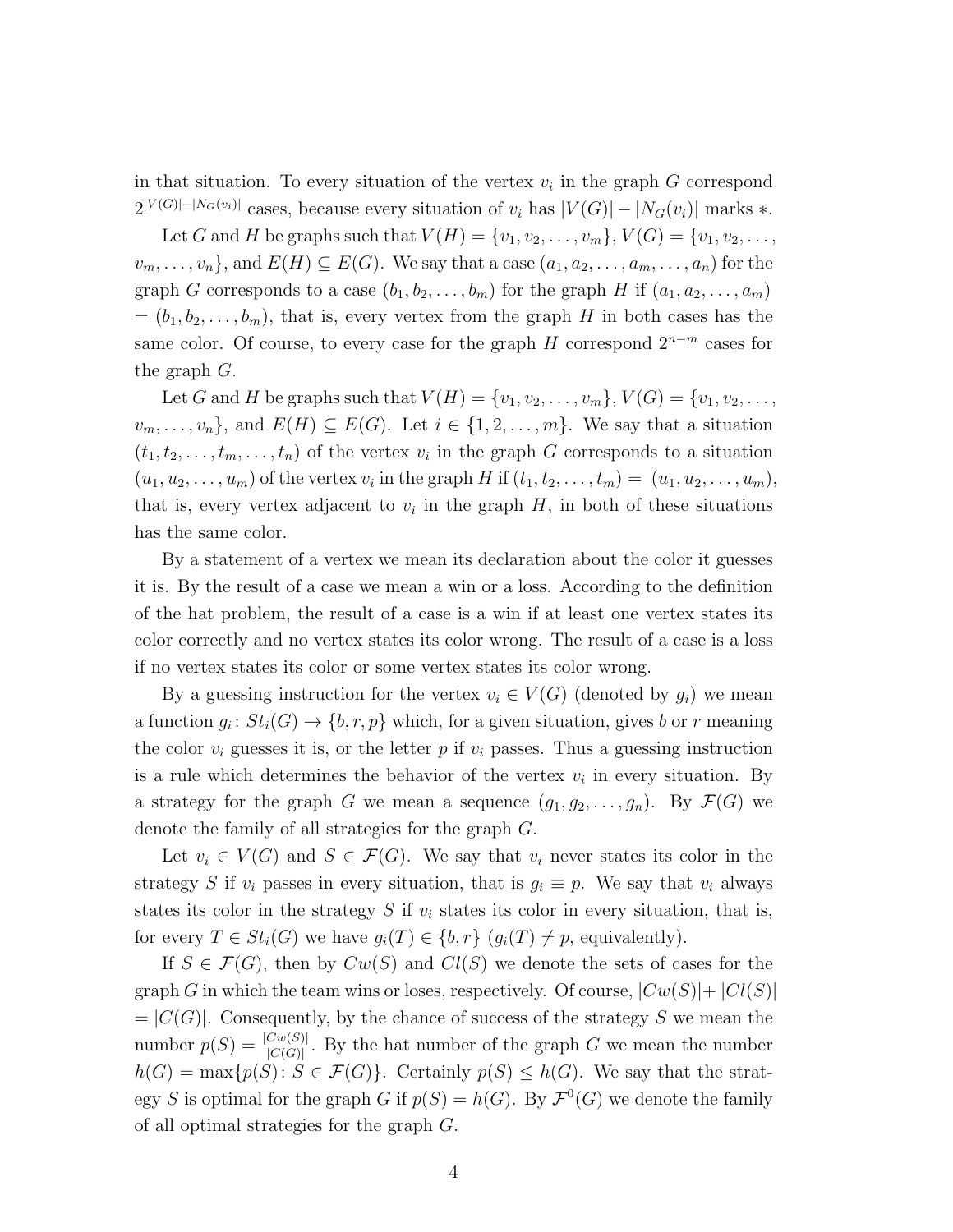Let  $t, m_1, m_2, \ldots, m_t \in \{1, 2, \ldots, n\}$  be such that  $m_j \neq m_k$  and  $c_{m_j} \in \{b, r\},$ for every  $j, k \in \{1, 2, ..., t\}.$ 

By  $C(G, v_{m_1}^{c_{m_1}}, v_{m_2}^{c_{m_2}}, \ldots, v_{m_t}^{c_{m_t}})$  we denote the set of cases for the graph G such that the color of  $v_{m_j}$  is  $c_{m_j}$ .

Let  $S \in \mathcal{F}(G)$ . By  $Cw(S, v_{m_1}^{c_{m_1}}, v_{m_2}^{c_{m_2}}, \ldots, v_{m_t}^{c_{m_t}})$   $(Cl(S, v_{m_1}^{c_{m_1}}, v_{m_2}^{c_{m_2}}, \ldots, v_{m_t}^{c_{m_t}})$ , respectively) we denote the set of cases for G which belong to the set  $C(G, v_{m_1}^{c_{m_1}}, v_{m_2}^{c_{m_2}})$  $\ldots, v_{m_t}^{c_{m_t}}$ ), and in which the team wins (loses, respectively).

Let  $v_i \in V(G)$ . If for every  $j \in \{1, 2, ..., t\}$  we have  $v_{m_j} \in N_G(v_i)$ , then by  $St_i(G, v_{m_1}^{c_{m_1}}, v_{m_2}^{c_{m_2}}, \ldots, v_{m_t}^{c_{m_t}})$  we denote the set of possible situations of  $v_i$  in the graph G such that the color of  $v_{m_j}$  is  $c_{m_j}$ .

### **3 Results**

First let us observe that indeed we can confine to deterministic strategies (that is strategies such that the decision of each person is determined uniquely by the hat colors of other people). We can do this since for any randomized strategy there exists a not worse deterministic one. It is true, because every randomized strategy is a convex combination of some deterministic strategies. The probability of winning is a linear function on the convex polyhedron corresponding to the set of all randomized strategies which can be achieved combining those deterministic strategies. It is well known that this function achieves its maximum on a vertex of the polyhedron which corresponds to a deterministic strategy.

Let G and H be graphs. Assume that  $H \subseteq G$ . Since every vertex from the set  $V(G) \setminus V(H)$  can always pass, and every vertex  $v_i \in V(H)$  can ignore the colors of vertices from the set  $N_G(v_i) \setminus N_H(v_i)$ , it is easy to see that the hat number of the graph  $G$  is greater than or equal to the hat number of the graph  $H$ . It is that if  $H \subseteq G$ , then  $h(H) \leq h(G)$ .

Since  $K_1$  is a subgraph of every graph, we get  $h(G) \geq \frac{1}{2}$  $\frac{1}{2}$ .

Let S be an optimal strategy for the graph G. By definition we have  $p(S)$  $= h(G)$ . Since  $h(G) \geq \frac{1}{2}$  $\frac{1}{2}$ , we get  $p(S) \geq \frac{1}{2}$  $\frac{1}{2}$ .

Now we prove a fact characterizing the number of cases in which the loss of the team is caused by a statement of a vertex.

**Fact 1** Let G be a graph and let  $v_i$  be a vertex of G. Let  $S \in \mathcal{F}(G)$ . If  $v_i$  states its *color in a situation, then the team loses in at least half of all cases corresponding to this situation.*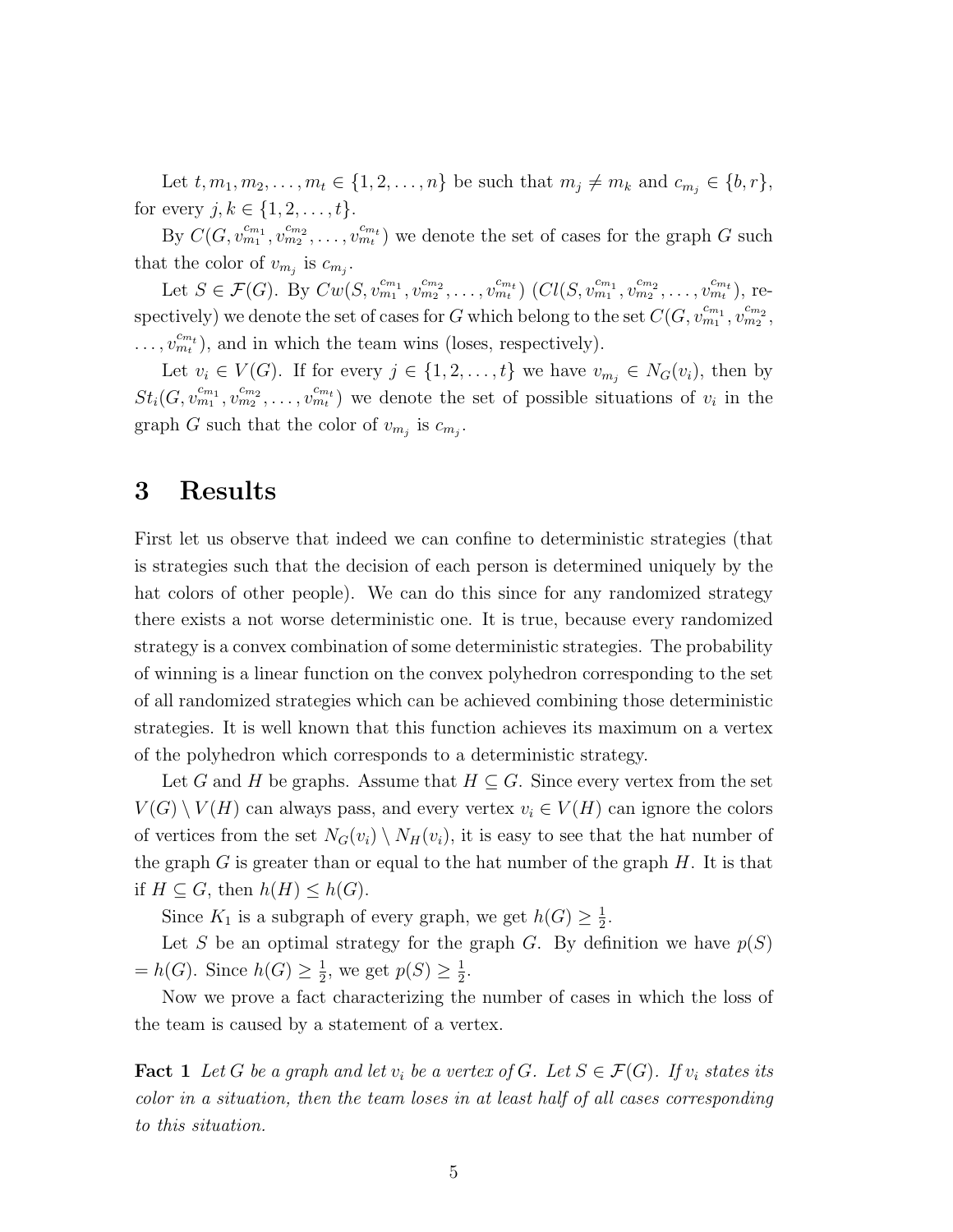**Proof.** Assume that  $v_i$  states its color in a situation T. Without loss of generality we assume that in this situation  $v_i$  states it is blue, that is  $g_i(T) = b$ . In half of all cases corresponding to T we have  $c(v_i) = r$ , it means that  $v_i$  is red. Thus, the team loses in every one of these cases, because  $v_i$  states its color wrong, as  $g_i(T) = b \neq r = c(v_i).$ 

**Corollary 2** Let G be a graph and let v be a vertex of G. If  $S \in \mathcal{F}^0(G)$  is *a strategy such that v always states its color, then*  $h(G) = \frac{1}{2}$ *.* 

**Proof.** Assumption indicates that in every case v states its color, so by Fact 1 we have  $|Cl(S)| \geq \frac{|C(G)|}{2}$ . Consequently,

$$
p(S) = \frac{|Cw(S)|}{|C(G)|} = \frac{|C(G)| - |Cl(S)|}{|C(G)|} \le \frac{|C(G)| - \frac{|C(G)|}{2}}{|C(G)|} = \frac{1}{2}
$$

.

Since  $p(S) \leq \frac{1}{2}$  $\frac{1}{2}$  and  $S \in \mathcal{F}^0(G)$ , we have  $h(G) \leq \frac{1}{2}$  $\frac{1}{2}$  (by definition). On the other hand we have  $h(G) \geq \frac{1}{2}$  $\frac{1}{2}$ .

In the following theorem we give a sufficient condition for deleting a vertex of a graph without changing its hat number.

**Theorem 3** Let G be a graph and let v be a vertex of G. If  $S \in \mathcal{F}^0(G)$  is *a strategy such that* v *never states its color, then*  $h(G) = h(G - v)$ *.* 

**Proof.** Let  $S' \in \mathcal{F}(G - v)$  be the strategy as follows: Every vertex not adjacent to v in G behaves in the same way as in S, that is, if  $v_i \notin N_G(v)$ , then  $g'_i = g_i$ , where  $g_i'$  and  $g_i$  are the guessing instructions for the vertex  $v_i$  in the strategies S' and S, respectively. First assume that  $|Cw(S, v^b)| \geq |Cw(S, v^r)|$ . Let every vertex adjacent to  $v$  in  $G$  behave in the same way as in  $S$  when  $v$  is blue, that is, if  $v_i \in N_G(v)$ , then  $g'_i = g_{i|St_i(G,v^b)}$ . The result of any case C' in the strategy  $S'$  is the same as the result of the case C in the strategy S, where C is the corresponding case in which  $v$  is blue, because in both strategies  $S'$  and  $S$  the vertex  $v$  never states its color and every vertex in the strategy  $S'$  behaves in the same way as in S when v is blue. This implies that  $|Cw(S')| = |Cw(S, v^b)|$ . Now we get

$$
p(S') = \frac{|Cw(S')|}{2^{|V(G-v)|}} = \frac{|Cw(S, v^b)|}{2^{|V(G)|-1}} = \frac{2|Cw(S, v^b)|}{2^{|V(G)|}}
$$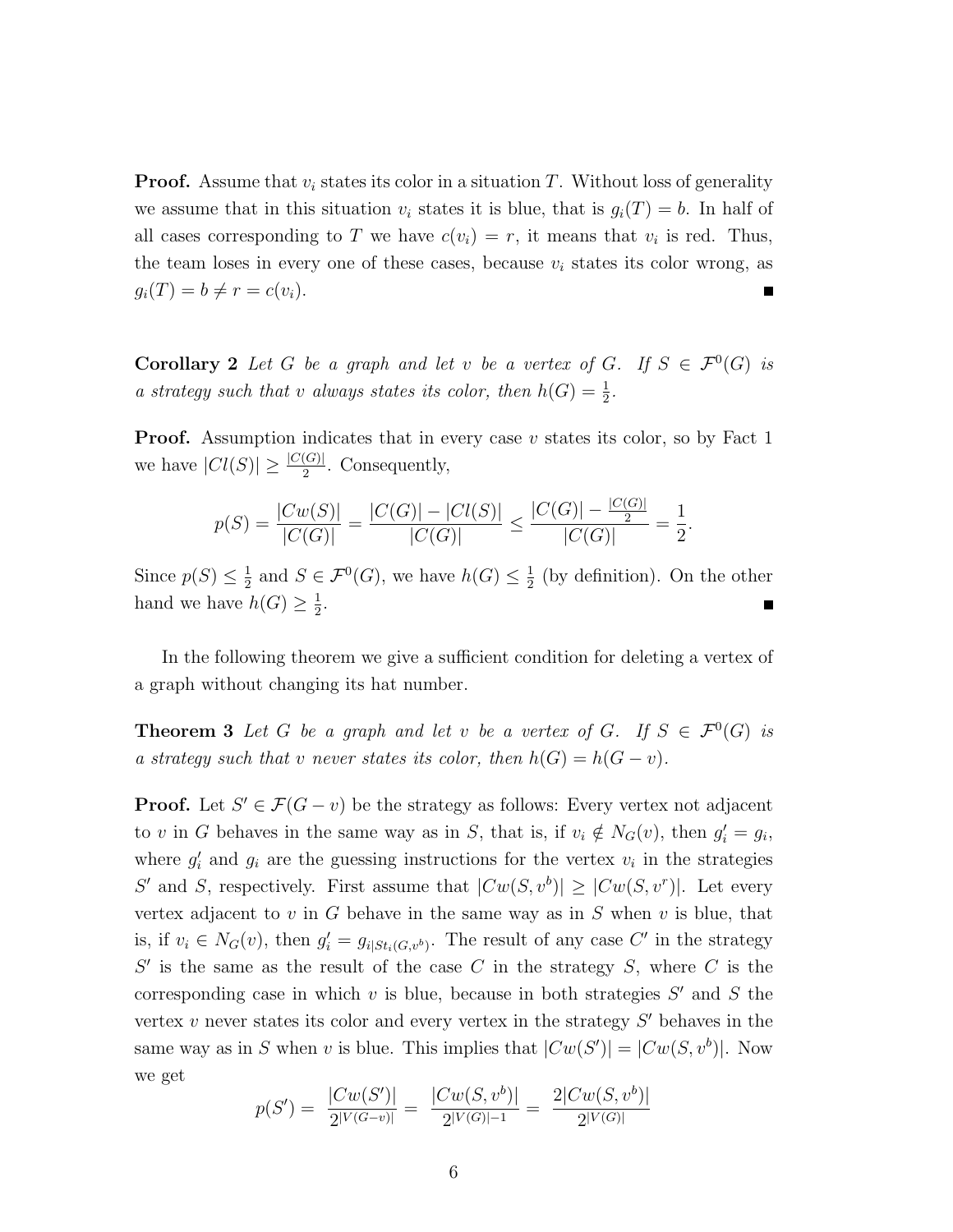$$
\geq \frac{|Cw(S, v^b)| + |Cw(S, v^r)|}{2^{|V(G)|}} = p(S).
$$

If  $|Cw(S, v^{b})|$  <  $|Cw(S, v^{r})|$ , then similarly we get a strategy S' such that  $p(S')$  $> p(S)$ . Since  $S \in \mathcal{F}^0(G)$  and  $S' \in \mathcal{F}(G - v)$ , we have  $h(G) = p(S) \leq p(S')$  $\leq h(G - v)$ . On the other hand we have  $h(G) \geq h(G - v)$ .

Let S be a strategy for the graph  $G$ . Let C be a case in which some vertex states its color. Since the rules of the hat problem are such that one correct statement suffices to win, and one wrong statement causes the loss, it is easy to see that a statement of any other vertex cannot improve the result of the case C.

Now we solve the hat problem on paths.

**Theorem 4** For every path  $P_n$  we have  $h(P_n) = \frac{1}{2}$ .

**Proof.** Let  $E(P_n) = \{v_1v_2, v_2v_3, \ldots, v_{n-1}v_n\}$ . We distinguish six possibilities:  $n = 1, n = 2, n = 3, n = 4, n = 5, \text{ and } n \ge 6.$ 

First, we assume that  $n = 1$ . Since  $P_1 = K_1$ , we have  $h(P_1) = h(K_1) = \frac{1}{2}$ .

Now assume that  $n = 2$ . Let S be an optimal strategy for  $P_2$ . If some vertex, say  $v_i$ , never states its color, then by Theorem 3 we have  $h(P_2) = h(P_2 - v_i)$ . Since  $P_2 - v_i = P_1$ , we have  $h(P_2) = h(P_1) = \frac{1}{2}$ . Now assume that  $v_1$  and  $v_2$ state their colors. If one of them always states its color, then by Corollary 2 we have  $h(P_2) = \frac{1}{2}$ . If, neither  $v_1$  nor  $v_2$  always states its color, then without loss of generality we assume that  $v_1$  states its color when  $v_2$  is blue, and in this situation it states it is blue. We consider the following four possibilities:  $g_2(b, *) = b$  (Table 1);  $g_2(b,*) = r$  (Table 2);  $g_2(r,*) = b$  (Table 3);  $g_2(r,*) = r$  (Table 4). In the next tables b means blue, r means red, + means correct statement (success), − means wrong statement (loss), and blank square means passing.

In Tables 1, 2, and 3 we have  $|Cw(S)| = 1$ ,  $|C(P_2)| = 4$ , so  $p(S) = \frac{1}{4} < \frac{1}{2}$  $\frac{1}{2}$ , a contradiction.

| able |  |
|------|--|
|      |  |

| No |                |  | The color of   The statement of   Result |       |  |
|----|----------------|--|------------------------------------------|-------|--|
|    | $v_1$<br>$v_2$ |  | $2)_{1}$                                 | $v_2$ |  |
|    |                |  |                                          |       |  |
| 2  | r              |  |                                          |       |  |
| २  | r              |  |                                          |       |  |
|    |                |  |                                          |       |  |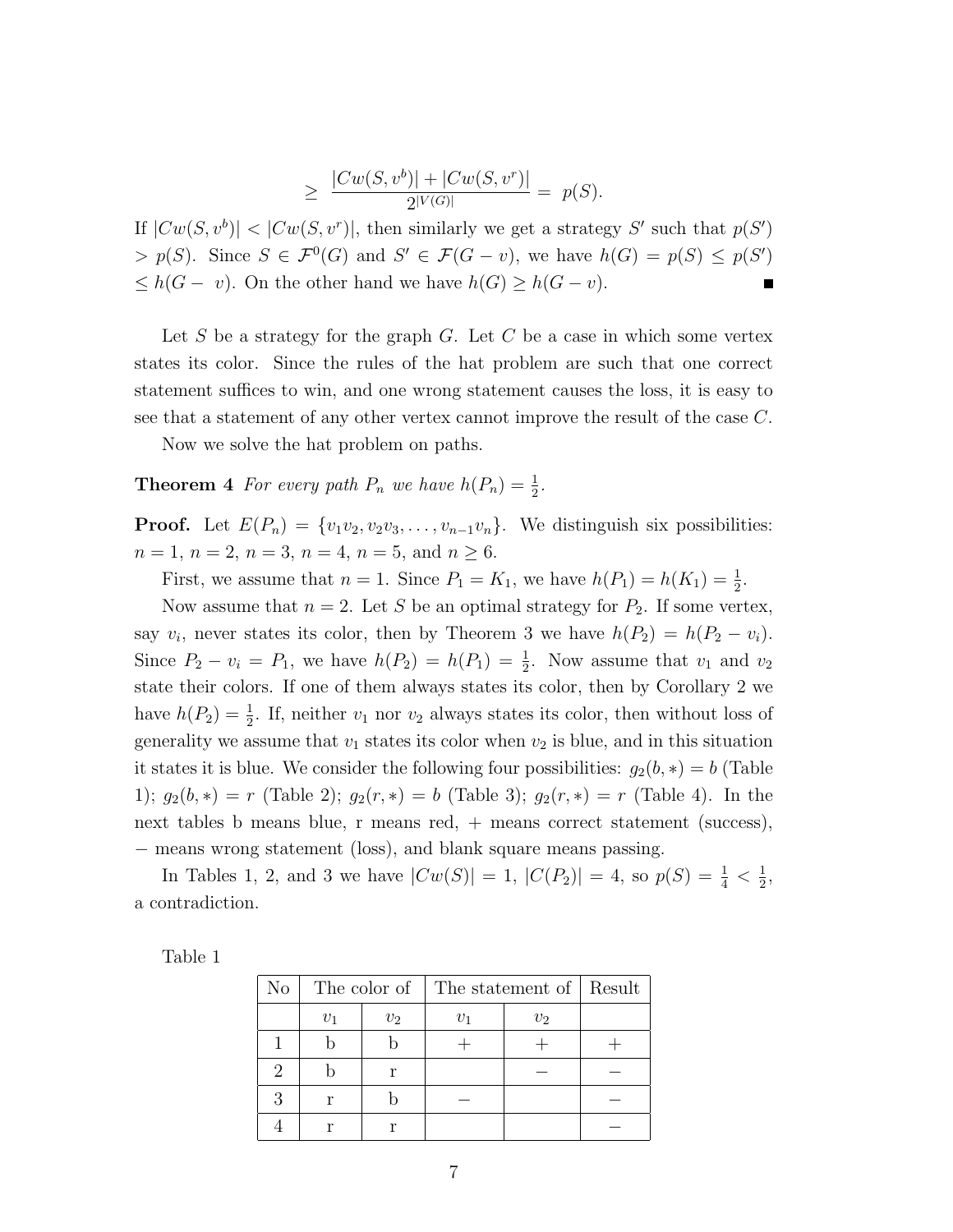Table 2

| $\rm No$ |                |  | The color of   The statement of   Result |                |  |
|----------|----------------|--|------------------------------------------|----------------|--|
|          | $v_2$<br>$v_1$ |  | $v_{1}$                                  | v <sub>2</sub> |  |
|          |                |  |                                          |                |  |
| 2        | r              |  |                                          |                |  |
| R        | r              |  |                                          |                |  |
|          |                |  |                                          |                |  |

### Table 3

| N <sub>o</sub> |       |       | The color of   The statement of   Result |       |  |
|----------------|-------|-------|------------------------------------------|-------|--|
|                | $v_1$ | $v_2$ | $v_{1}$                                  | $v_2$ |  |
|                |       |       |                                          |       |  |
|                | r     |       |                                          |       |  |
|                |       |       |                                          |       |  |
|                |       |       |                                          |       |  |

Table 4

| No |       |                         | The color of   The statement of   Result |  |  |
|----|-------|-------------------------|------------------------------------------|--|--|
|    | $v_1$ | $v_2$<br>$v_2$<br>$v_1$ |                                          |  |  |
|    |       |                         |                                          |  |  |
|    | r     |                         |                                          |  |  |
|    |       |                         |                                          |  |  |
|    |       |                         |                                          |  |  |

In Table 4 we have  $|Cw(S)| = 2$ ,  $|C(P_2)| = 4$ , so  $p(S) = \frac{2}{4} = \frac{1}{2}$  $\frac{1}{2}$ . Since  $S \in \mathcal{F}^0(P_2)$ , we have  $h(P_2) = \frac{1}{2}$ .

Now assume that  $n = 3$ . Let S be an optimal strategy for  $P_3$ . If  $v_1$  or  $v_3$  never states its color, then without loss of generality we assume that it is  $v_1$ . By Theorem 3 we have  $h(P_3) = h(P_3 - v_1)$ . Since  $P_3 - v_1 = P_2$ , we have  $h(P_3) = h(P_2) = \frac{1}{2}$ . Now assume that  $v_1$  and  $v_3$  state their colors. If  $v_1$  or  $v_3$ always states its color, then by Corollary 2 we have  $h(P_3) = \frac{1}{2}$ . If neither  $v_1$  nor  $v_3$  always states its color, then without loss of generality we assume that  $v_1$  states its color when  $v_2$  is blue, and in this situation it states it is blue. We have the following two possibilities: (1)  $v_3$  states its color when  $v_2$  is blue; (2)  $v_3$  does not state its color when  $v_2$  is blue.

(1) Let the strategy  $S'$  differ from  $S$  only in that  $v_3$  does not state its color when  $v_2$  is blue. Since in every case in which  $v_2$  is blue  $v_1$  states its color,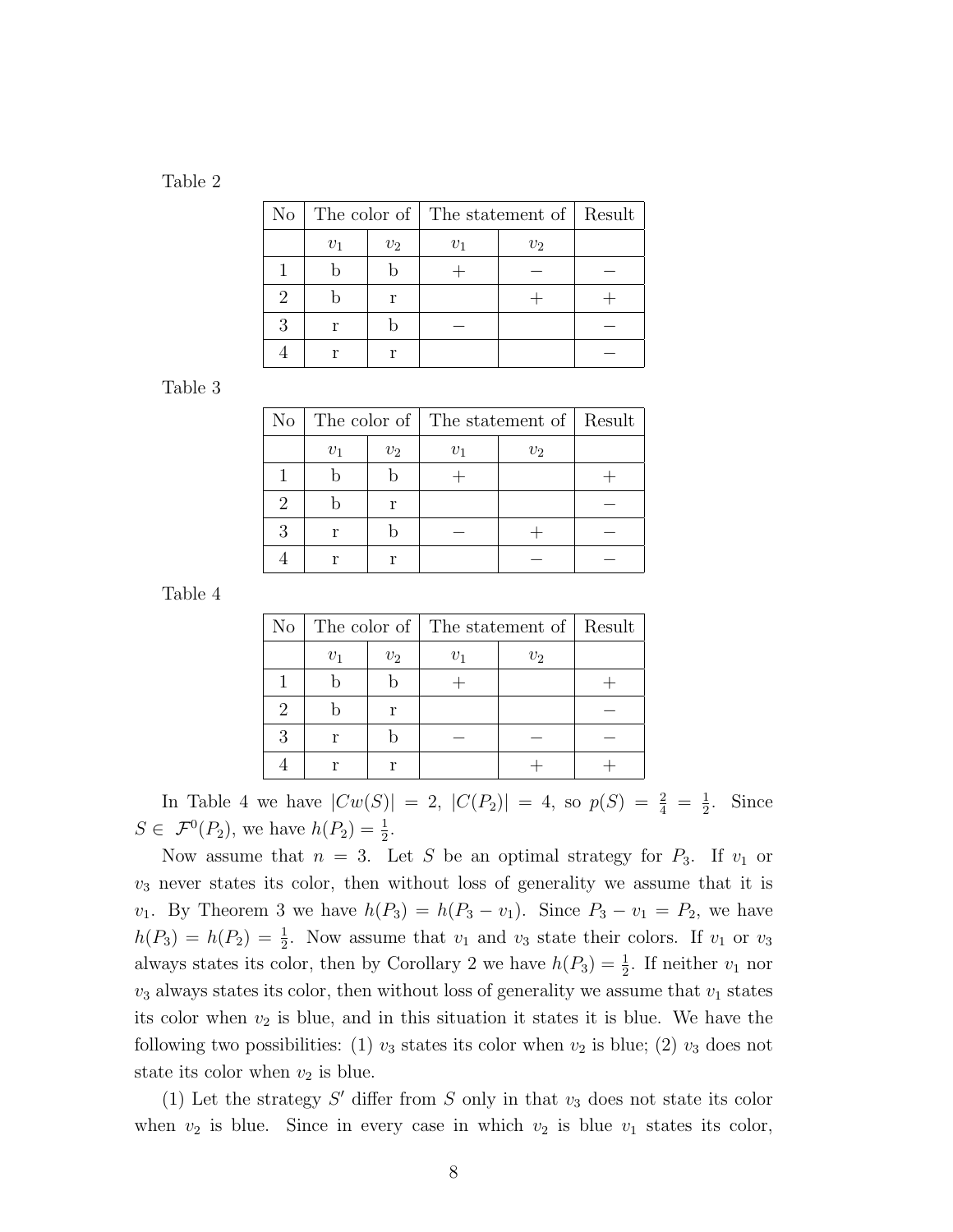the statement of  $v_3$  cannot improve the result of any of these cases. Therefore,  $p(S) \leq p(S')$ . Since  $S \in \mathcal{F}^0(P_3)$ , the strategy S' is also optimal for  $P_3$ . If  $v_3$  never states its color in the strategy  $S'$ , then we have the possibility already considered. The other possibility when  $v_3$  states its color we consider in the next paragraph.

(2) Certainly,  $v_3$  states its color when  $v_2$  is red. Since  $v_1$  ( $v_3$ , respectively) states its color when  $v_2$  is blue (red, respectively), by Fact 1 we have

$$
|Cl(S, v_2^b)| \ge \frac{|C(P_3, v_2^b)|}{2} \quad \left(|Cl(S, v_2^r)| \ge \frac{|C(P_3, v_2^r)|}{2}, \text{ respectively}\right).
$$

This implies that

$$
|Cl(S)| = |Cl(S, v_2^b)| + |Cl(S, v_2^r)| \ge \frac{|C(P_3, v_2^b)|}{2} + \frac{|C(P_3, v_2^r)|}{2} = \frac{|C(P_3)|}{2}.
$$

Consequently,

$$
p(S) = \frac{|Cw(S)|}{|C(P_3)|} = \frac{|C(P_3)| - |Cl(S)|}{|C(P_3)|} \le \frac{|C(P_3)| - \frac{|C(P_3)|}{2}}{|C(P_3)|} = \frac{1}{2}.
$$

Since  $S \in \mathcal{F}^0(P_3)$ , we have  $h(P_3) \leq \frac{1}{2}$  $\frac{1}{2}$ . Since  $h(P_3) \geq \frac{1}{2}$  $\frac{1}{2}$ , we get  $h(P_3) = \frac{1}{2}$ .

Now assume that  $n = 4$ . Let S be an optimal strategy for  $P_4$ . If some vertex, say  $v_i$ , never states its color, then by Theorem 3 we have  $h(P_4) = h(P_4 - v_i)$ . If  $i \in \{1, 4\}$ , then  $P_4 - v_i = P_3$ , so  $h(P_4) = h(P_3) = \frac{1}{2}$ . If  $i \in \{2, 3\}$ , then  $P_4 - v_i = P_1 \cup P_2$ . Since  $P_1 \cup P_2 \subseteq P_3$ , we have  $h(P_1 \cup P_2) \leq h(P_3) = \frac{1}{2}$ . Therefore,  $h(P_4) = h(P_1 \cup P_2) \leq \frac{1}{2}$  $\frac{1}{2}$ . Since  $h(P_4) \geq \frac{1}{2}$  $\frac{1}{2}$ , we get  $h(P_4) = \frac{1}{2}$ . Now assume that every vertex states its color. If some vertex always states its color, then by Corollary 2 we have  $h(P_4) = \frac{1}{2}$ . If no vertex always states its color, then without loss of generality we assume that  $v_1$  states its color when  $v_2$  is blue, and in this situation it states it is blue. Similarly, since  $N_{P_4}[v_1] \cap N_{P_4}[v_4] = \emptyset$ , we may assume that  $v_4$  states its color when  $v_3$  is blue, and in this situation it states it is blue. We consider the following two possibilities: (1)  $v_2$  states its color when  $v_3$ is blue, or  $v_3$  states its color when  $v_2$  is blue; (2)  $v_2$  does not state its color when  $v_3$  is blue, and  $v_3$  does not state its color when  $v_2$  is blue.

(1) Let the strategy  $S'$  differ from  $S$  only in that  $v_2$  does not state its color when  $v_3$  is blue, and  $v_3$  does not state its color when  $v_2$  is blue. Since in every case in which  $v_3$  ( $v_2$ , respectively) is blue  $v_4$  ( $v_1$ , respectively) states its color, the statement of  $v_2$  ( $v_3$ , respectively) cannot improve the result of any of these cases. Therefore,  $p(S) \leq p(S')$ . Since  $S \in \mathcal{F}^0(P_4)$ , the strategy S' is also optimal for  $P_4$ . If  $v_2$  or  $v_3$  never states its color in the strategy  $S'$ , then we have the possibility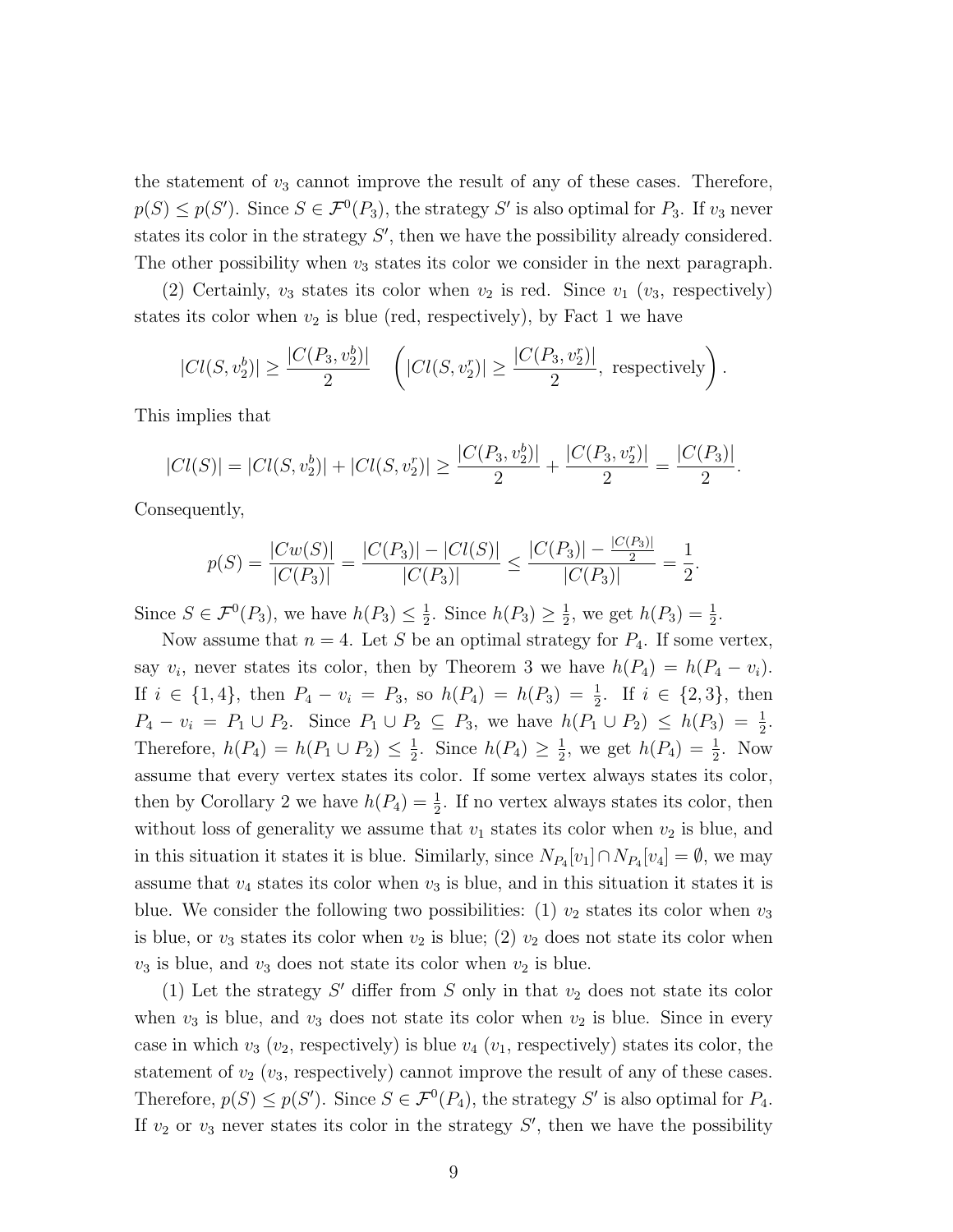already considered. The other possibility when  $v_2$  and  $v_3$  state their colors we consider in the next paragraph.

(2) If  $c(v_1) = r$  and  $c(v_2) = b$ , or  $c(v_3) = b$  and  $c(v_4) = r$ , then in each of the 7 cases, the team loses. Certainly,  $v_2$  can state its color only when  $v_3$ is red. Thus there are the following four possibilities:  $(2.1)$   $g_2(b, *, r, *) = b;$  $(2.2)$   $g_2(b,*,r,*) = r$ ;  $(2.3)$   $g_2(r,*,r,*) = b$ ;  $(2.4)$   $g_2(r,*,r,*) = r$ .

(2.1) Since  $|Cl(S, v_1^b, v_2^r, v_3^r)| = |C(P_4, v_1^b, v_2^r, v_3^r)| = 2$  and  $C(P_4, v_1^b, v_2^r, v_3^r)$  $\cap (C(P_4, v_1^r, v_2^b) \cup C(P_4, v_3^b, v_4^r)) = \emptyset$ , the team loses in at least  $7+2=9$  cases, and wins in at most 7 cases. It means that  $p(S) \leq \frac{7}{16} < \frac{1}{2}$  $\frac{1}{2}$ , a contradiction.

Possibilities  $(2.2)$  and  $(2.3)$  are similar to  $(2.1)$ .

 $(2.4)$  Certainly,  $v_3$  can state its color only when  $v_2$  is red. Thus we have the following four possibilities:  $(2.4.1)$   $g_3(*, r, *, b) = b$ ;  $(2.4.2)$   $g_3(*, r, *, b) = r$ ;  $(2.4.3)$   $g_3(*, r, *, r) = b$ ;  $(2.4.4)$   $g_3(*, r, *, r) = r$ .

In possibilities  $(2.4.1)$ ,  $(2.4.2)$ , and  $(2.4.3)$ , without considering the consequences of statements of  $v_2$ , we get a similar contradiction as in  $(2.1)$ ,  $(2.2)$ , and (2.3).

 $(2.4.4)$  In this possibility, analyzed in Table 5, we have  $|Cw(S)| = 8$ ,  $|C(P_4)|$  $= 16$ , so  $p(S) = \frac{8}{16} = \frac{1}{2}$  $\frac{1}{2}$ . Since  $S \in \mathcal{F}^0(P_4)$ , we have  $h(P_4) = \frac{1}{2}$ .

Now assume that  $n = 5$ . Let S be an optimal strategy for  $P_5$ . If for some  $i \in \{1,3,5\}$  the vertex  $v_i$  never states its color, then by Theorem 3 we have  $h(P_5) = h(P_5 - v_i)$ . If  $i \in \{1, 5\}$ , then  $P_5 - v_i = P_4$ , so  $h(P_5) = h(P_4) = \frac{1}{2}$ . If  $i = 3$ , then  $P_5 - v_3 = P_2 \cup P_2$ . Since  $P_2 \cup P_2 \subseteq P_4$ , we have  $h(P_2 \cup P_2) \leq h(P_4) = \frac{1}{2}$ , so  $h(P_5) = h(P_2 \cup P_2) \leq \frac{1}{2}$  $\frac{1}{2}$ . Since  $h(P_5) \geq \frac{1}{2}$  $\frac{1}{2}$ , we get  $h(P_5) = \frac{1}{2}$ . Now assume that every vertex from the set  $\{v_1, v_3, v_5\}$  states its color. If some of these vertices always states its color, then by Corollary 2 we have  $h(P_5) = \frac{1}{2}$ . If no vertex from the set  $\{v_1, v_3, v_5\}$  always states its color, then without loss of generality we assume that  $v_1$  states its color when  $v_2$  is blue, and in this situation it states it is blue. Similarly, since  $N_{P_5}[v_1] \cap N_{P_5}[v_5] = \emptyset$ , we may assume that  $v_5$  states its color when  $v_4$  is blue, and in this situation it states it is blue. We consider the following two possibilities: (1)  $v_3$  states its color when  $v_2$  or  $v_4$  is blue; (2)  $v_3$  does not state its color when  $v_2$  or  $v_4$  is blue.

(1) Let the strategy  $S'$  differ from  $S$  only in that  $v_3$  does not state its color when  $v_2$  or  $v_4$  is blue. Since in every case in which  $v_2$  ( $v_4$ , respectively) is blue,  $v_1$  $(v_5,$  respectively) states its color, the statement of  $v_3$  cannot improve the result of any of these cases. Therefore,  $p(S) \leq p(S')$ . Since  $S \in \mathcal{F}^0(P_5)$ , the strategy  $S'$  is also optimal for  $P_5$ . If  $v_3$  never states its color in the strategy  $S'$ , then we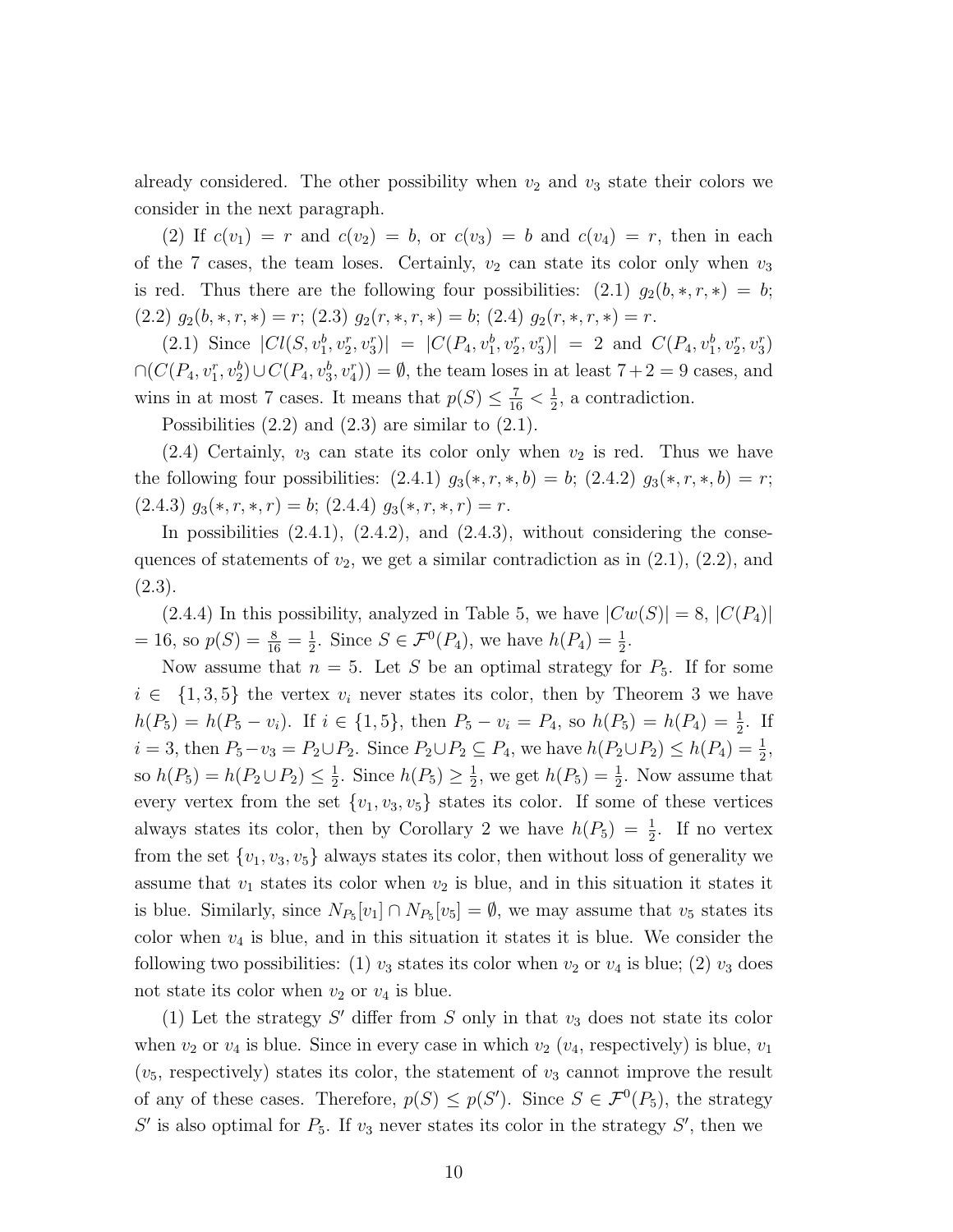| Table |  |
|-------|--|
|-------|--|

| No               | The color of |             |              |              | The statement of |        |                    |              | Result             |
|------------------|--------------|-------------|--------------|--------------|------------------|--------|--------------------|--------------|--------------------|
|                  | $\upsilon_1$ | $v_2$       | $\upsilon_3$ | $\upsilon_4$ | $v_1$            | $v_2$  | $v_3$              | $\upsilon_4$ |                    |
| $\mathbf{1}$     | $\mathbf b$  | $\mathbf b$ | $\mathbf b$  | $\mathbf b$  | $^{+}$           |        |                    | $^{+}$       | $^{+}$             |
| $\overline{2}$   | $\mathbf b$  | $\mathbf b$ | $\mathbf b$  | $\mathbf r$  | $^{+}$           |        |                    |              |                    |
| 3                | $\mathbf b$  | $\mathbf b$ | $\mathbf r$  | $\mathbf b$  | $^{+}$           |        |                    |              | $\! + \!$          |
| $\overline{4}$   | $\mathbf b$  | $\mathbf b$ | $\Gamma$     | $\mathbf r$  | $^{+}$           |        |                    |              | $\! + \!$          |
| $\overline{5}$   | $\mathbf b$  | $\mathbf r$ | $\mathbf b$  | $\mathbf b$  |                  |        |                    | $^{+}$       | $\! + \!$          |
| $\,6$            | $\mathbf b$  | $\mathbf r$ | $\mathbf b$  | $\mathbf r$  |                  |        |                    |              |                    |
| $\overline{7}$   | $\mathbf b$  | $\mathbf r$ | $\mathbf r$  | $\mathbf b$  |                  |        |                    |              |                    |
| $8\,$            | $\mathbf b$  | $\mathbf r$ | $\mathbf r$  | $\bf r$      |                  |        | $^{+}$             |              | $\hspace{0.1mm} +$ |
| $\boldsymbol{9}$ | $\mathbf{r}$ | $\mathbf b$ | $\mathbf b$  | $\mathbf b$  |                  |        |                    | $^{+}$       |                    |
| 10               | $\mathbf r$  | $\mathbf b$ | $\mathbf b$  | $\mathbf{r}$ |                  |        |                    |              |                    |
| 11               | r            | $\mathbf b$ | $\mathbf{r}$ | $\mathbf b$  |                  |        |                    |              |                    |
| $12\,$           | $\mathbf r$  | $\mathbf b$ | $\Gamma$     | $\Gamma$     |                  |        |                    |              |                    |
| 13               | $\mathbf r$  | $\mathbf r$ | $\mathbf b$  | $\mathbf b$  |                  |        |                    | $^{+}$       | $^{+}$             |
| 14               | $\mathbf r$  | $\mathbf r$ | $\mathbf b$  | $\Gamma$     |                  |        |                    |              |                    |
| 15               | $\bf r$      | $\mathbf r$ | $\bf r$      | $\mathbf b$  |                  | $^{+}$ |                    |              | $^{+}$             |
| 16               | $\mathbf r$  | $\bf r$     | $\Gamma$     | $\bf r$      |                  |        | $\hspace{0.1mm} +$ |              | $^{+}$             |

have the possibility already considered. The other possibility when  $v_3$  states its color we consider in the next paragraph.

(2) If  $c(v_1) = r$  and  $c(v_2) = b$ , or  $c(v_4) = b$  and  $c(v_5) = r$ , then in each of the  $2^3 + 2^3 - 2 = 14$  cases the team loses. Certainly,  $v_3$  states its color only when  $v_2$  and  $v_4$  are red. Without loss of generality we assume that in this situation  $v_3$ states it is blue. If  $c(v_2) = c(v_3) = c(v_4) = r$ , then in each of the 4 cases, the team loses. Since  $(C(P_5, v_1^r, v_2^b) \cup C(P_5, v_4^b, v_5^r)) \cap C(P_5, v_2^r, v_3^r, v_4^r) = \emptyset$ , the team loses in at least  $14 + 4 = 18$  cases, and wins in at most 14 cases. This implies that  $p(S) \leq \frac{14}{32} < \frac{1}{2}$  $\frac{1}{2}$ , a contradiction.

The result for  $n \geq 6$  we prove by the induction on the number of vertices of a path. Let us assume that n is an integer such that  $n \geq 6$ , and  $h(P_{n-1}) = \frac{1}{2}$ . We will prove that  $h(P_n) = \frac{1}{2}$ . Let S be an optimal strategy for  $P_n$ . If for some  $i \in \{1,3,n\}$  the vertex  $v_i$  never states its color, then by Theorem 3 we have  $h(P_n) = h(P_n - v_i)$ . If  $i \in \{1, n\}$ , then  $P_n - v_i = P_{n-1}$ , so  $h(P_n) = h(P_{n-1}) = \frac{1}{2}$ . If  $i = 3$ , then  $P_n - v_3 = P_2 \cup P_{n-3}$ . Since  $P_2 \cup P_{n-3} \subseteq P_{n-1}$ , we have  $h(P_2 \cup P_{n-3}) \leq h(P_{n-1}) = \frac{1}{2}$ , so  $h(P_n) = h(P_2 \cup P_{n-3}) \leq \frac{1}{2}$  $\frac{1}{2}$ . Since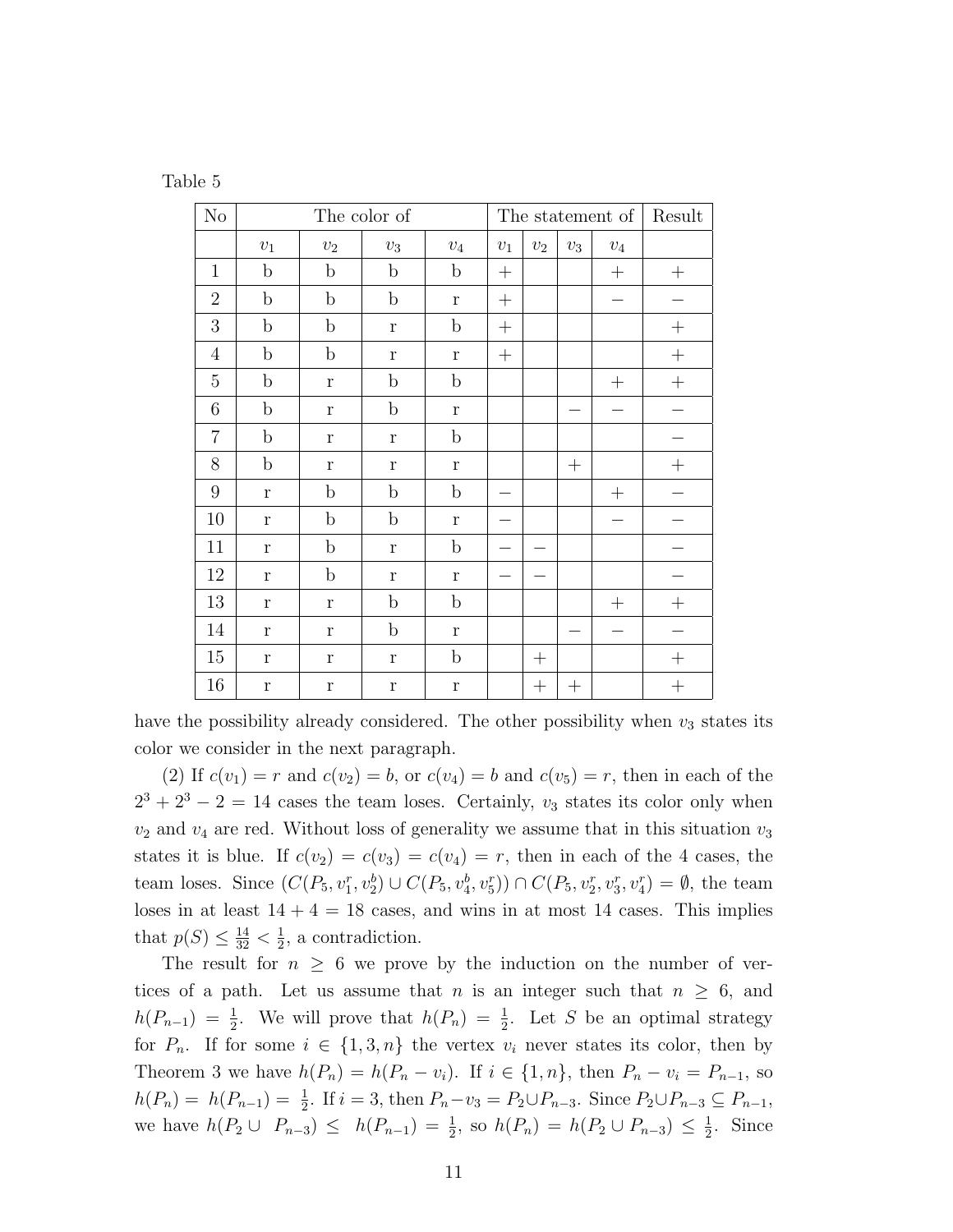$h(P_n) \geq \frac{1}{2}$  $\frac{1}{2}$ , we get  $h(P_n) = \frac{1}{2}$ . Now assume that every vertex from the set  ${v_1, v_3, v_n}$  states its color. If some from these vertices always states its color, then by Corollary 2 we have  $h(P_n) = \frac{1}{2}$ . If no vertex from the set  $\{v_1, v_3, v_n\}$ always states its color, then without loss of generality we assume that  $v_1$  states its color when  $v_2$  is blue, and in this situation it states it is blue. Similarly, since  $N_{P_n}[v_1] \cap N_{P_n}[v_n] = \emptyset$ , we may assume that  $v_n$  states its color when  $v_{n-1}$  is blue, and in this situation it states it is blue. We consider the following two possibilities: (1)  $v_3$  states its color when  $v_2$  is blue; (2)  $v_3$  does not state its color when  $v_2$  is blue.

(1) Let the strategy  $S'$  differ from  $S$  only in that  $v_3$  does not state its color when  $v_2$  is blue. Since in every case in which  $v_2$  is blue,  $v_1$  states its color, the statement of  $v_3$  cannot improve the result of any of these cases. Therefore,  $p(S) \leq p(S')$ . Since  $S \in \mathcal{F}^0(P_n)$ , the strategy S' is also optimal for  $P_n$ . If  $v_3$  never states its color in the strategy  $S'$ , then we have the possibility already considered. The other possibility when  $v_3$  states its color we consider in the next paragraph.

(2) If  $c(v_1) = r$  and  $c(v_2) = b$ , or  $c(v_{n-1}) = b$  and  $c(v_n) = r$ , then in each of the  $(\frac{1}{4} + \frac{1}{4} - \frac{1}{4^2})$  $\frac{1}{4^2}$ )| $C(P_n)$ | =  $\frac{7}{16}$ | $C(P_n)$ | cases the team loses. Certainly,  $v_3$  can state its color only when  $v_2$  is red. Without loss of generality we assume that  $v_3$  states its color when  $v_2$  is red and  $v_4$  is blue, and in this situation it states it is blue. If  $c(v_2) = c(v_3) = r$  and  $c(v_4) = b$ , then the team loses. All the cases in which  $c(v_{n-1}) = b$  and  $c(v_n) = r$  have been counted, so it remains to count the such ones that  $c(v_2) = c(v_3) = r$ ,  $c(v_4) = b$ , and  $(c(v_{n-1}) = r$  or  $c(v_n) = b$ . There are  $\frac{1}{2^3} \cdot \frac{3}{4}$  $\frac{3}{4} \cdot |C(P_n)| = \frac{3}{32}|C(P_n)|$  such cases. This implies that the team loses in at least  $(\frac{7}{16} + \frac{3}{32})|C(P_n)| = \frac{17}{32}|C(P_n)|$  cases, and wins in at most  $\frac{15}{32}|C(P_n)|$  cases. It means that  $p(S) \leq \frac{15}{32} < \frac{1}{2}$  $\frac{1}{2}$ , a contradiction.

Now we solve the hat problem on trees.

## **Theorem 5** For every tree T we have  $h(T) = \frac{1}{2}$ .

**Proof.** The result we prove by induction on the number of vertices of a tree. If T has one vertex, that is  $T = K_1$ , it is obvious that the theorem is true. Let T be any tree with  $n \geq 2$  vertices, and let us assume that  $h(T') = \frac{1}{2}$  for every tree  $T'$  with  $n-1$  vertices. Every tree has at least two leafs (that is vertices of a tree having exactly one neighbour). If  $T$  has exactly two leafs, then  $T$  is a path, and by Theorem 4 we have  $h(T) = \frac{1}{2}$ . If T has at least three leafs, then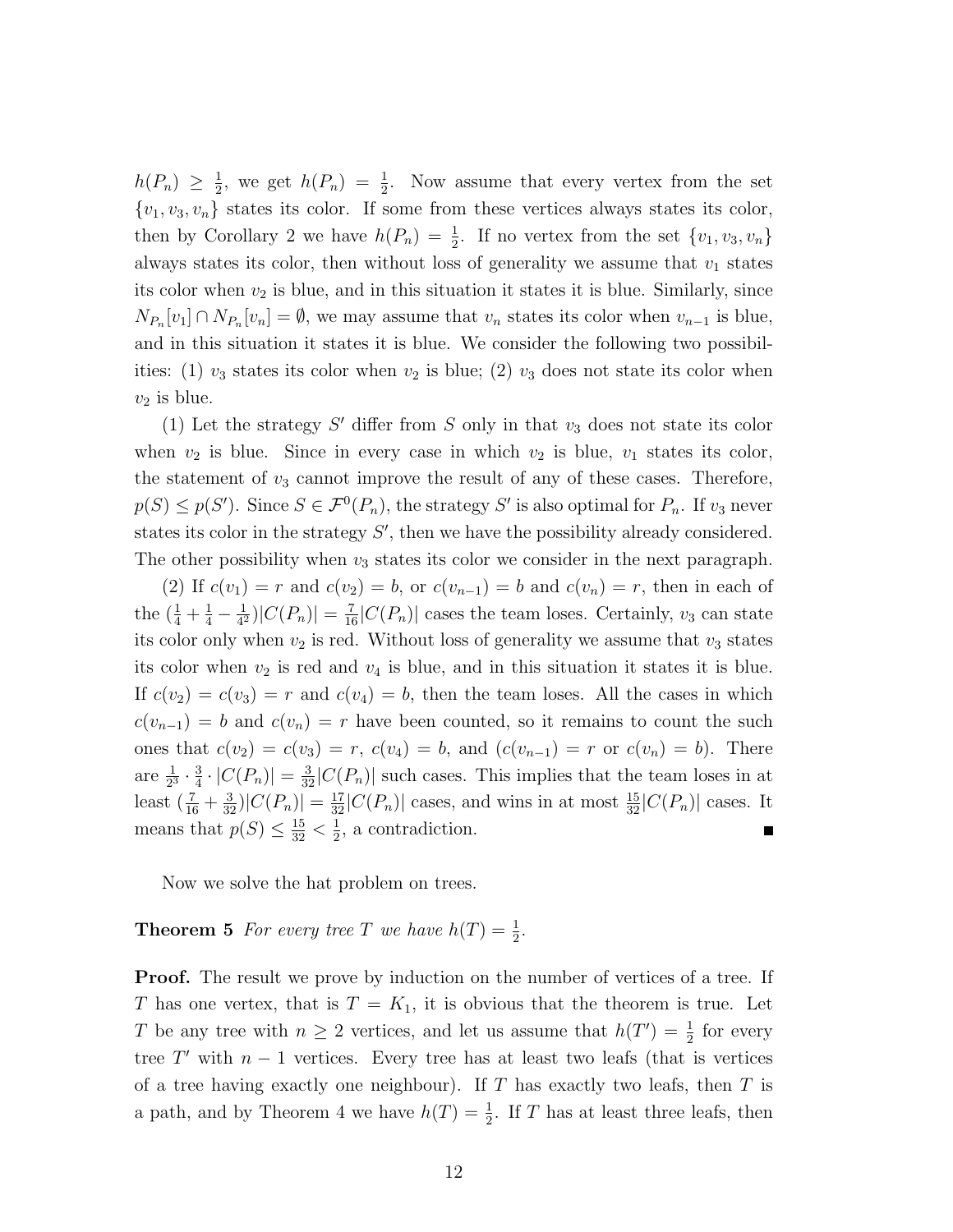let  $v_1$ ,  $v_2$ , and  $v_3$  be any three of them. Let S be an optimal strategy for T. Since  $v_1, v_2$ , and  $v_3$  are leafs, there are exactly two possible situations of each of them. If for some  $i \in \{1,2,3\}$  the vertex  $v_i$  never states its color, then by Theorem 3 we have  $h(T) = h(T - v_i)$ . Since  $T - v_i$  is a tree with  $n - 1$  vertices, by the inductive assumption we have  $h(T - v_i) = \frac{1}{2}$ , and therefore  $h(T) = \frac{1}{2}$ . Now assume that every vertex from the set  $\{v_1, v_2, v_3\}$  states its color. If one of them always states its color, then by Corollary 2 we have  $h(T) = \frac{1}{2}$ . Now assume that every vertex from the set  $\{v_1, v_2, v_3\}$  states its color in exactly one situation. We consider the following two possibilities: (1) at least two leafs from the set  $\{v_1, v_2, v_3\}$  have the same neighbour, that is,  $N_T(v_i) = N_T(v_j)$  for certain  $i, j \in \{1, 2, 3\}, i \neq j$ ; (2) every leaf from the set  $\{v_1, v_2, v_3\}$  has another neighbour, that is,  $N_T(v_1) \neq N_T(v_2) \neq N_T(v_3)$  and  $N_T(v_1) \neq N_T(v_3)$ .

(1) Let us denote  $\{x\} = N_T(v_i) = N_T(v_j)$ . We consider the following two possibilities: (1.1)  $v_i$  and  $v_j$  state their colors in the same situation; (1.2)  $v_i$  and  $v_i$  state their colors in different situations.

 $(1.1)$  Without loss of generality we assume that  $v_i$  and  $v_j$  state their colors when x is blue. Let the strategy  $S'$  differ from S only in that  $v_j$  does not state its color when x is blue, that is,  $v_i$  never states its color. Since in every case in which x is blue  $v_i$  states its color, the statement of  $v_j$  cannot improve the result of any of these cases. Therefore,  $p(S) \leq p(S')$ . Since  $S \in \mathcal{F}^0(T)$ , the strategy S' is also optimal for T. Since  $v_j$  never states its color in the strategy  $S'$ , we have the possibility already considered.

 $(1.2)$  Without loss of generality we assume that  $v_i$  states its color when x is blue and  $v_j$  states its color when x is red. By Fact 1 we have

$$
|Cl(S, x^{b})| \ge \frac{|C(T, x^{b})|}{2}
$$
 and  $|Cl(S, x^{r})| \ge \frac{|C(T, x^{r})|}{2}$ .

This implies that

$$
|Cl(S)| = |Cl(S, x^{b})| + |Cl(S, x^{r})| \ge \frac{|C(T, x^{b})|}{2} + \frac{|C(T, x^{r})|}{2} = \frac{|C(T)|}{2}.
$$

Consequently,

$$
p(S) = \frac{|Cw(S)|}{|C(T)|} = \frac{|C(T)| - |C(I)|}{|C(T)|} \le \frac{|C(T)| - \frac{|C(T)|}{2}}{|C(T)|} = \frac{1}{2}.
$$

Since  $S \in \mathcal{F}^0(T)$ , we have  $h(T) \leq \frac{1}{2}$  $\frac{1}{2}$ . Since  $h(T) \geq \frac{1}{2}$  $\frac{1}{2}$ , we get  $h(T) = \frac{1}{2}$ .

(2) If  $i \in \{1, 2, 3\}$ , then let us denote  $N_T(v_i) = \{v'_i\}$ . Without loss of generality we assume that  $v_1$  states its color when  $v'_1$  is blue, and in this situation it states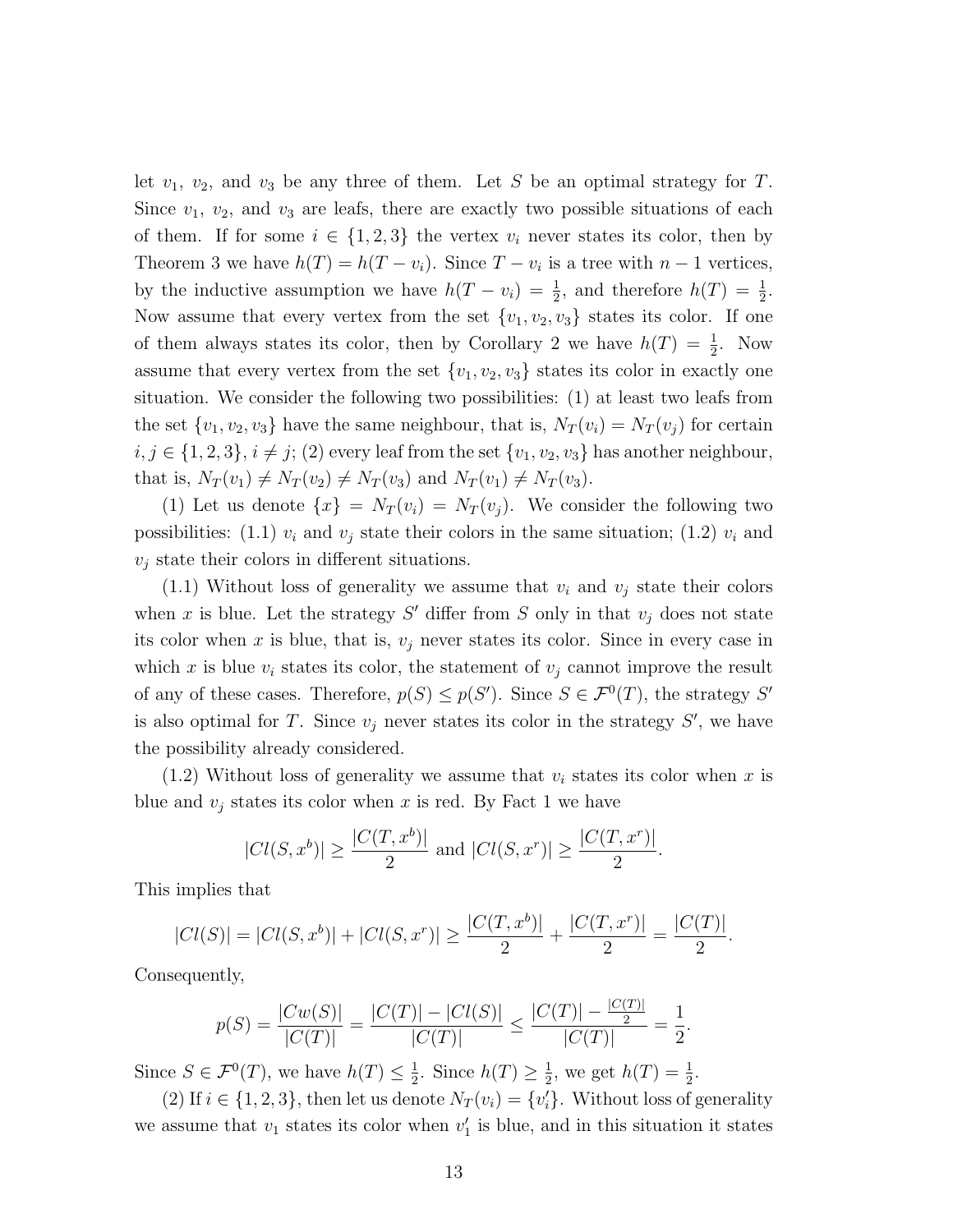it is blue. Similarly, since  $v'_1 \neq v'_2 \neq v'_3$  and  $v'_1 \neq v'_3$ , we may assume that  $v_2$ states its color when  $v_2'$  is blue and in this situation it states it is blue, and  $v_3$ states its color when  $v_3'$  is blue and in this situation it states it is blue. No vertex from the set  $\{v_1, v_2, v_3\}$  states its color if and only if  $c(v'_1) = c(v'_2) = c(v'_3) = r$ . If  $(c(v_1) = r$  and  $c(v'_1) = b)$  or  $(c(v_2) = r$  and  $c(v'_2) = b)$ , or  $(c(v_3) = r$  and  $c(v_3') = b$ , then in each of the  $(1 - (1 - \frac{1}{4}))$  $(\frac{1}{4})^3$ | $C(T)$ | =  $\frac{37}{64}$ | $C(T)$ | cases the team loses. This implies that the team wins in at most  $\frac{27}{64}|C(T)|$  cases. Consequently,

$$
p(S) = \frac{|Cw(S)|}{|C(T)|} \le \frac{\frac{27}{64}|C(T)|}{|C(T)|} = \frac{27}{64} < \frac{1}{2},
$$

 $\blacksquare$ 

a contradiction.

Now we consider the hat problem on a graph such that the only information we know about are the degrees of vertices. In the following theorem we give an upper bound on the chance of success of any strategy for the hat problem on a graph with given degrees of vertices.

**Theorem 6** *Let* G *be a graph and let* S *be any strategy for this graph. Then*

$$
|Cw(S)| \leq \sum_{v \in V(G)} \left[ 2^{d_G(v)+1} - \frac{|Cw(S)|}{2^{|V(G)| - d_G(v) - 1}} \right] \cdot 2^{|V(G)| - d_G(v) - 1}.
$$

**Proof.** Let  $v_i$  be a vertex of  $G$ . Every statement of the color in any situation done by  $v_i$  is wrong in exactly  $2^{|V(G)|-d_G(v_i)-1}$  cases, because to every situation of  $v_i$  correspond  $2^{|V(G)|-d_G(v_i)}$  cases, and in the half of them  $v_i$  has another color than it states it has. The vertex  $v_i$  cannot state its color in at least

$$
\[2^{d_G(v_i)+1} - \frac{|Cw(S)|}{2^{|V(G)| - d_G(v_i)-1}}\] + 1
$$

situations, otherwise its statements are wrong in at least

$$
2^{|V(G)| - d_G(v_i) - 1} \left( \left\lfloor 2^{d_G(v_i) + 1} - \frac{|Cw(S)|}{2^{|V(G)| - d_G(v_i) - 1}} \right\rfloor + 1 \right)
$$
  
> 
$$
2^{|V(G)| - d_G(v_i) - 1} \left( 2^{d_G(v_i) + 1} - \frac{|Cw(S)|}{2^{|V(G)| - d_G(v_i) - 1}} \right) = 2^{|V(G)|} - |Cw(S)|
$$

cases. This implies that the team loses in more than  $2^{|V(G)|} - |Cw(S)|$  cases, and wins in less than

$$
|C(G)| - (2^{|V(G)|} - |Cw(S)|) = 2^{|V(G)|} - 2^{|V(G)|} + |Cw(S)| = |Cw(S)|
$$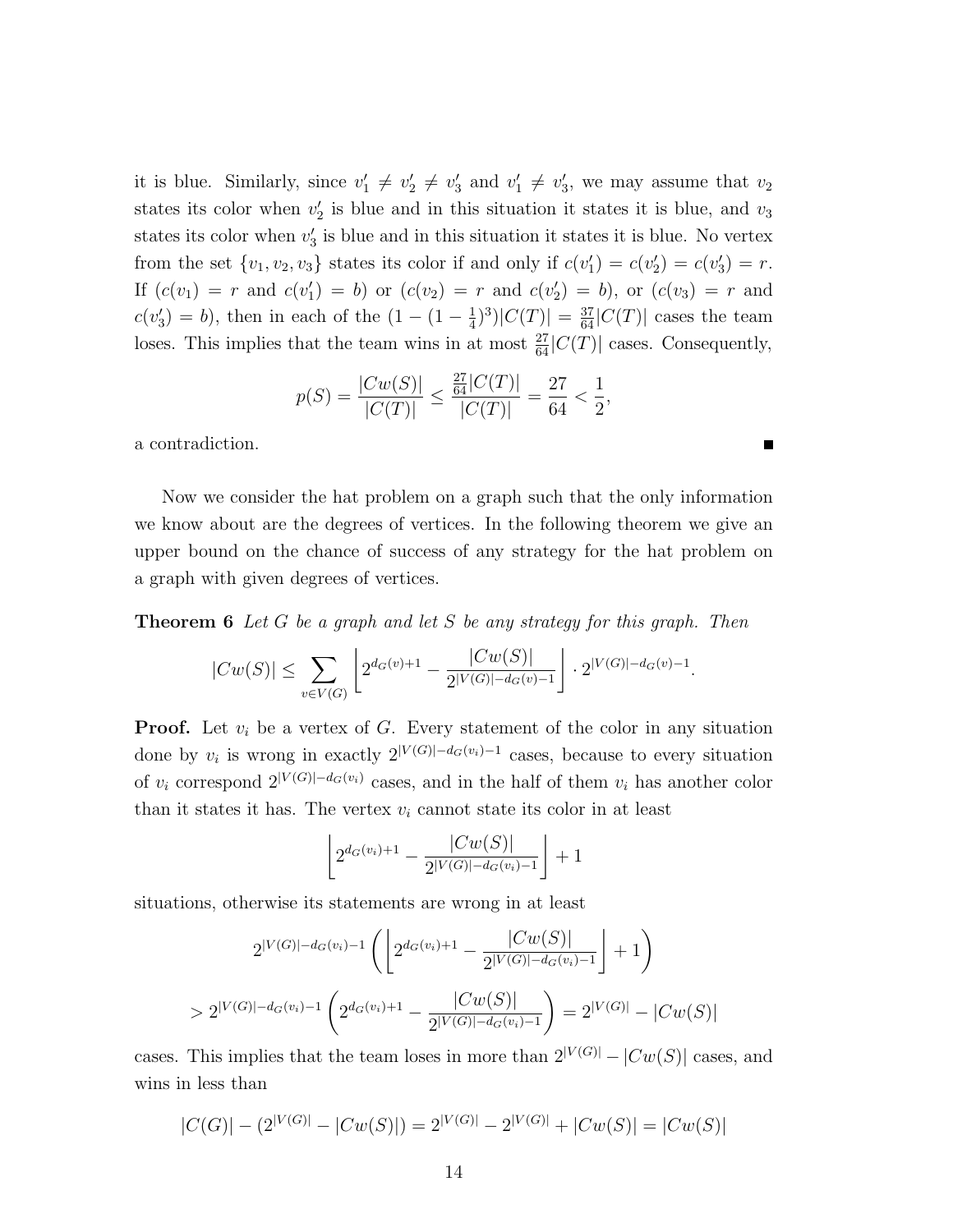cases, but  $|Cw(S)|$  is the number of cases in which the team wins, a contradiction. Since the vertex  $v_i$  does not state its color in at least

$$
\[2^{d_G(v_i)+1} - \frac{|Cw(S)|}{2^{|V(G)| - d_G(v_i)-1}}\] + 1
$$

situations, it states its color in at most

$$
\[2^{d_G(v_i)+1} - \frac{|Cw(S)|}{2^{|V(G)| - d_G(v_i)-1}}\]
$$

situations. Every statement of the color in any situation done by  $v_i$  is correct in exactly  $2^{|V(G)|-d_G(v_i)-1}$  cases, because to every situation of  $v_i$  correspond  $2^{|V(G)|-d_G(v_i)-1}$  cases, and in the half of them  $v_i$  has the color it states it has. Therefore, the statements of  $v_i$  are correct in at most

$$
\[2^{d_G(v_i)+1} - \frac{|Cw(S)|}{2^{|V(G)| - d_G(v_i)-1}} \] \cdot 2^{|V(G)| - d_G(v_i)-1}\]
$$

cases. This implies that the team wins in at most

$$
\sum_{v \in V(G)} \left[ 2^{d_G(v)+1} - \frac{|Cw(S)|}{2^{|V(G)| - d_G(v) - 1}} \right] \cdot 2^{|V(G)| - d_G(v) - 1}
$$

cases.

In the following three facts we show that the upper bound from the previous theorem together with integrality constraints is tight on complete graphs with two, three, and four vertices, respectively.

**Fact 7**  $h(K_2) = \frac{1}{2}$ .

**Proof.** Let S be any strategy for  $K_2$ . By Theorem 6 we have

$$
|Cw(S)| \leq \sum_{v \in V(K_2)} \left[ 2^{d_{K_2}(v)+1} - \frac{|Cw(S)|}{2^{|V(K_2)| - d_{K_2}(v) - 1}} \right] \cdot 2^{|V(K_2)| - d_{K_2}(v) - 1}.
$$

Since  $|V(K_2)| = 2$  and every vertex in  $K_2$  has exactly one neighbour, we get

$$
|Cw(S)| \le 2 \cdot \lfloor 2^2 - |Cw(S)| \rfloor \Leftrightarrow |Cw(S)| \le 8 - 2|Cw(S)| \Leftrightarrow |Cw(S)| \le 2\frac{2}{3}.
$$

This implies that  $|Cw(S)| \leq 2$ , as  $n \in N$ . Consequently,

$$
p(S) = \frac{|Cw(S)|}{|C(K_2)|} \le \frac{2}{2^2} = \frac{1}{2}.
$$

Since S is any strategy for  $K_2$ , we have  $h(K_2) \leq \frac{1}{2}$  $\frac{1}{2}$ . Since  $h(K_2) \geq \frac{1}{2}$  $\frac{1}{2}$ , we get  $h(K_2) = \frac{1}{2}.$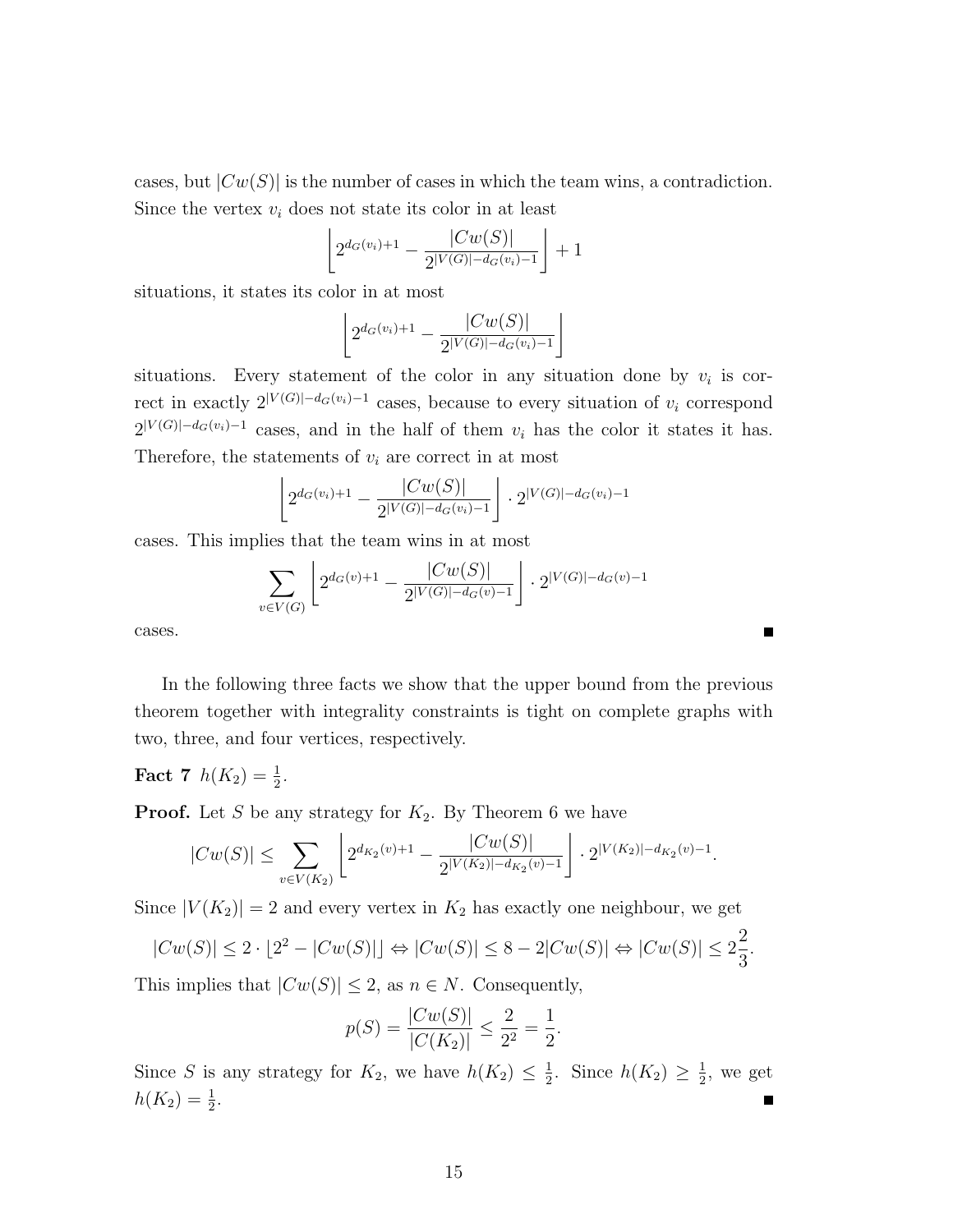**Fact 8**  $h(K_3) = \frac{3}{4}$ .

**Proof.** Let S be any strategy for  $K_3$ . By Theorem 6 we have

$$
|Cw(S)| \leq \sum_{v \in V(K_3)} \left[ 2^{d_{K_3}(v)+1} - \frac{|Cw(S)|}{2^{|V(K_3)| - d_{K_3}(v) - 1}} \right] \cdot 2^{|V(K_3)| - d_{K_3}(v) - 1}.
$$

Since  $|V(K_3)| = 3$  and every vertex in  $K_3$  has exactly two neighbours, we get

$$
|Cw(S)| \le 3 \cdot \lfloor 2^3 - |Cw(S)| \rfloor \Leftrightarrow |Cw(S)| \le 24 - 3|Cw(S)| \Leftrightarrow |Cw(S)| \le 6.
$$

Consequently,

$$
p(S) = \frac{|Cw(S)|}{|C(K_3)|} \le \frac{6}{2^3} = \frac{3}{4}.
$$

Since S is any strategy for  $K_3$ , we have  $h(K_3) \leq \frac{3}{4}$  $\frac{3}{4}$ . Let  $S_1 \in \mathcal{F}(K_3)$  be the strategy such that every vertex considers colors of its two neighbours, and if they are the same, it states it has the opposite color. If they are different, it passes. It is easy to verify that  $|Cw(S_1)| = 6$ . Since  $|C(K_3)| = 2^3 = 8$ , we have  $p(S_1) = \frac{|Cw(S)|}{|C(K_3)|} = \frac{6}{8} = \frac{3}{4}$  $\frac{3}{4}$ . Since  $p(S_1) \leq h(K_3)$ , we have  $h(K_3) \geq \frac{3}{4}$  $\frac{3}{4}$ . Since  $h(K_3) \geq \frac{3}{4}$  $\frac{3}{4}$  and  $h(K_3) \leq \frac{3}{4}$  $\frac{3}{4}$ , we get  $h(K_3) = \frac{3}{4}$ .

**Fact 9**  $h(K_4) = \frac{3}{4}$ .

**Proof.** Let S be any strategy for  $K_4$ . By Theorem 6 we have

$$
|Cw(S)| \leq \sum_{v \in V(K_4)} \left[ 2^{d_{K_4}(v)+1} - \frac{|Cw(S)|}{2^{|V(K_4)| - d_{K_4}(v) - 1}} \right] \cdot 2^{|V(K_4)| - d_{K_4}(v) - 1}.
$$

Since  $|V(K_4)| = 4$  and every vertex in  $K_4$  has three neighbours, we get

$$
|Cw(S)| \le 4 \cdot \lfloor 2^4 - |Cw(S)| \rfloor \Leftrightarrow |Cw(S)| \le 64 - 4|Cw(S)| \Leftrightarrow |Cw(S)| \le 12\frac{4}{5}.
$$

This implies that  $|Cw(S)| \leq 12$ , as  $|Cw(S)| \in N$ . Consequently,

$$
p(S) = \frac{|Cw(S)|}{|C(K_4)|} \le \frac{12}{2^4} = \frac{3}{4}.
$$

Since S is any strategy for  $K_4$ , we have  $h(K_4) \leq \frac{3}{4}$  $\frac{3}{4}$ . Since  $K_3 \subseteq K_4$  and  $h(K_3) = \frac{3}{4}$ , we get  $h(K_3) \le h(K_4)$ . Since  $h(K_3) = \frac{3}{4}$ , we have  $h(K_4) \ge \frac{3}{4}$  $\frac{3}{4}$ . This implies that  $h(K_4) = \frac{3}{4}.$ 

In the next fact we solve the hat problem on the graph  $K_3 \cup K_2$ .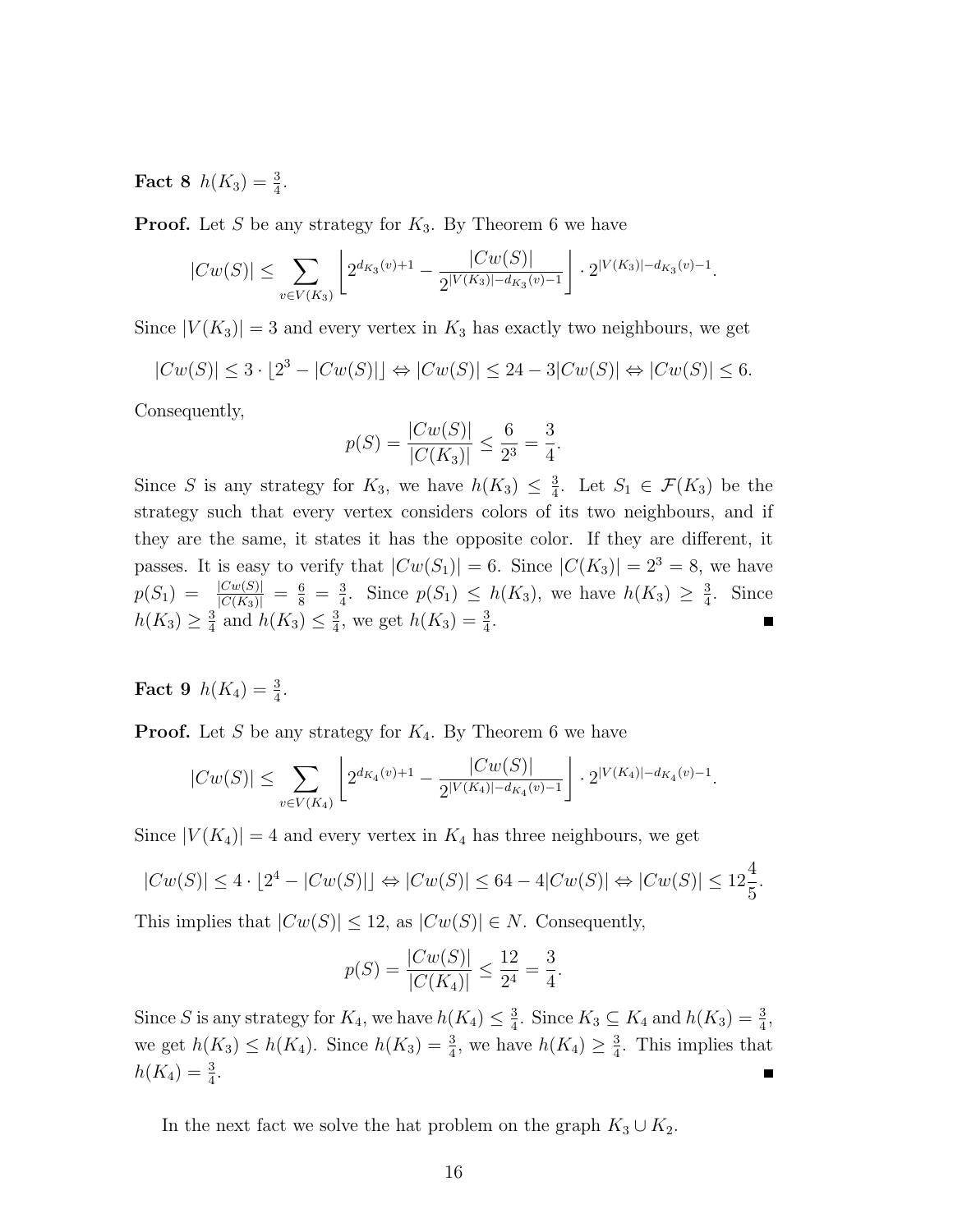**Fact 10**  $h(K_3 \cup K_2) = \frac{3}{4}$ .

**Proof.** Let  $E(K_3 \cup K_2) = \{v_1v_2, v_2v_3, v_3v_1, v_4v_5\}$ . Let S be any strategy for the graph  $K_3 \cup K_2$ . By Theorem 6 we have

$$
|Cw(S)| \leq \sum_{v \in V(K_3 \cup K_2)} \left[ 2^{d_{K_3 \cup K_2}(v) + 1} - \frac{|Cw(S)|}{2^{|V(K_3 \cup K_2)| - d_{K_3 \cup K_2}(v) - 1}} \right] \cdot 2^{|V(K_3 \cup K_2)| - d_{K_3 \cup K_2}(v) - 1}.
$$

Since  $d_{K_3 \cup K_2}(v_1) = d_{K_3 \cup K_2}(v_2) = d_{K_3 \cup K_2}(v_3) = 2$  and  $d_{K_3 \cup K_2}(v_4) = d_{K_3 \cup K_2}(v_5) = 1$ , we get

$$
|Cw(S)| \le 3 \cdot 2^2 \cdot \left[ 2^3 - \frac{|Cw(S)|}{2^2} \right] + 2 \cdot 2^3 \cdot \left[ 2^2 - \frac{|Cw(S)|}{2^3} \right]
$$
  
= 12  $\left[ 8 - \frac{|Cw(S)|}{4} \right] + 16 \left[ 4 - \frac{|Cw(S)|}{8} \right].$ 

This implies that

$$
|Cw(S)| \le 12\left(8 - \frac{|Cw(S)|}{4}\right) + 16\left(4 - \frac{|Cw(S)|}{8}\right)
$$
  
= 96 - 3| $Cw(S)$ | + 64 - 2| $Cw(S)$ | = 160 - 5| $Cw(S)$ |.

Now we easily get  $|Cw(S)| \leq \frac{160}{6} = 26\frac{2}{3}$ . Since  $|Cw(S)|$  is an integer, we have  $|Cw(S)| \le 26$ . Assume that  $|Cw(S)| = 26$ . We have  $26 \le 12|8-\frac{26}{4}$  $\frac{26}{4}$ ] + 16[4 –  $\frac{26}{8}$  $\frac{26}{8}$  $= 12 \cdot 1 + 16 \cdot 0 = 12$ , a contradiction. Now assume that  $|Cw(S)| = 25$ . We have  $25 \leq 12\left[8 - \frac{25}{4}\right]$  $\frac{25}{4}$ ] + 16[4 –  $\frac{25}{8}$  $\lfloor \frac{25}{8} \rfloor = 12 \cdot 1 + 16 \cdot 0 = 12$ , a contradiction. This implies that  $|Cw(S)| \le 24$ , and consequently,  $p(S) = \frac{|Cw(S)|}{|C(K_3 \cup K_2)|} \le \frac{24}{32}$ . Since S is any strategy for  $K_3 \cup K_2$ , we have  $h(K_3 \cup K_2) \leq \frac{3}{4}$  $\frac{3}{4}$ . Since  $K_3 \subseteq K_3 \cup K_2$  and  $h(K_3) = \frac{3}{4}$ , we get  $h(K_3 \cup K_2) \ge h(K_3) = \frac{3}{4}$ . This implies that  $h(K_3 \cup K_2) = \frac{3}{4}$ .

## **References**

- [1] G. Aggarwal, A. Fiat, A. Goldberg, J. Hartline, N. Immorlica, and M. Sudan, *Derandomization of auctions,* in Proceedings of the 37th ACM Symposium on Theory of Computing, pages 619−625, 2005.
- [2] J. Aspnes, R. Beigel, M. Furst, and S. Rudich, *The expressive power of voting polynomials,* Combinatorica 14 (1994) 135-148.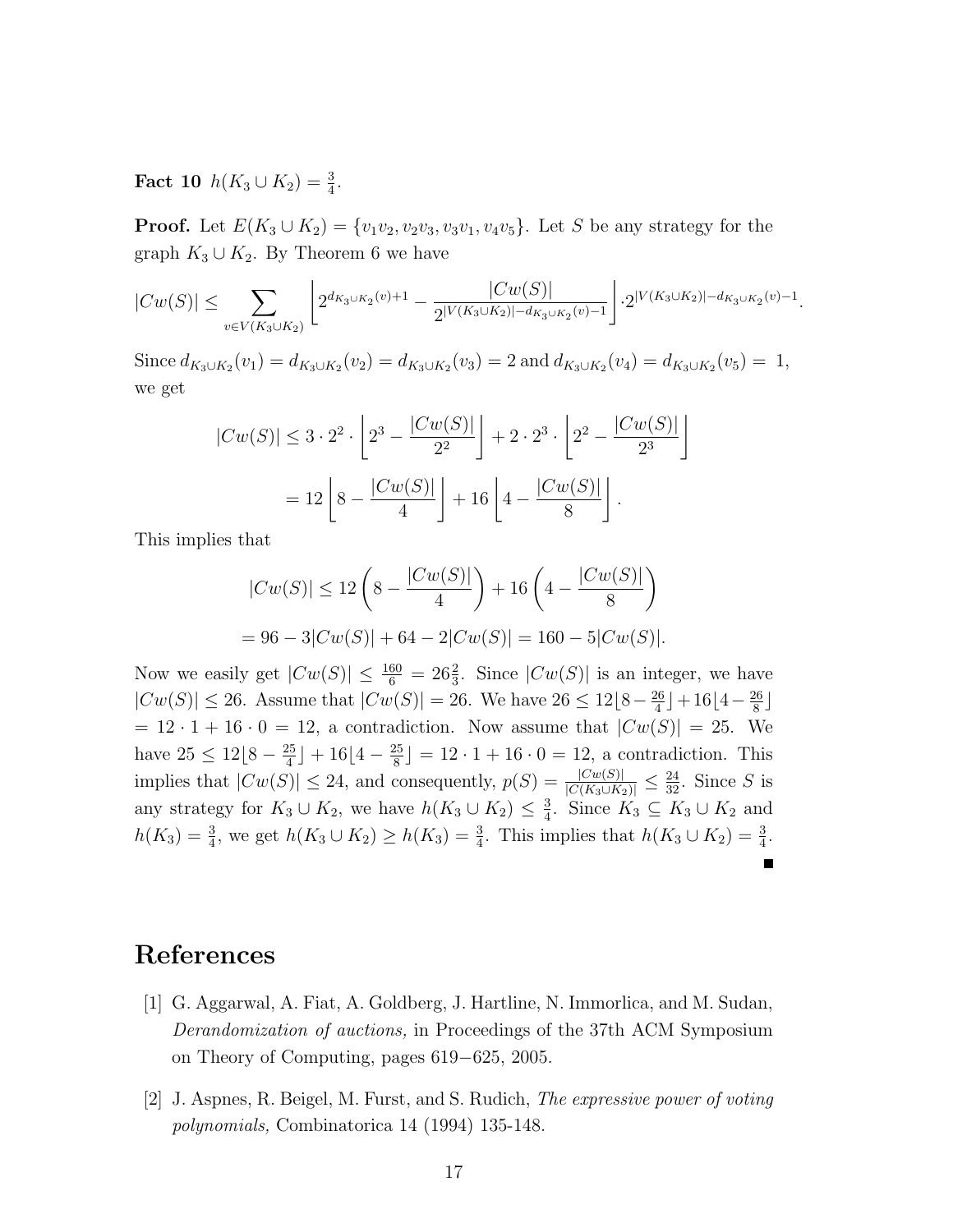- [3] R. Beigel, L. Fortnow, and F. Stephan, *Infinitely*−*Often Autoreducible Sets,* SIAM Journal on Computing 36 (2006), 595−608.
- [4] M. Bernstein, *The Hat Problem and Hamming Codes,* MAA Focus, November, 2001, 4−6.
- [5] W. Blum, *Denksport für Hutträger*, Die Zeit, May 3, 2001.
- [6] M. Breit, D. Deshommes, and A. Falden, *Hats required: Perfect and Imperfect strategies for the Hat Problem,* preprint.
- [7] E. Burke, S. Gustafson, and G. Kendall, *A Puzzle to Challenge Genetic Programming,* in Genetic Programming, 136−147, Lecture Notes in Computer Science, Springer, 2002.
- [8] S. Butler, M. T. Hajianghayi, R. D. Kleinberg, and T. Leighton, *Hat Guessing Games,* SIAM Journal on Discrete Mathematics 22 (2008), 592−605.
- [9] A. Dąbrowski, *Kolorowe czapeczki,* Delta 7/2005, 1−5, in Polish.
- [10] T. Ebert, *Applications of recursive operators to randomness and complexity,* Ph.D. Thesis, University of California at Santa Barbara, 1998.
- [11] T. Ebert and W. Merkle, *Autoreducibility of Random Sets: a Sharp Bound on the Density of Guessed Bits,* in Mathematical Foundations of Computer Science 2002, Lecture Notes in Computer Science, 2420: 221−233, Springer, 2002.
- [12] T. Ebert, W. Merkle, and H. Vollmer, *On the Autoreducibility of Random Sequences,* SIAM Journal on Computing 32 (2003), 1542−1569.
- [13] T. Ebert and H. Vollmer, *On the Autoreducibility of Random Sequences,* in M. Nielsen and B. Rovan (editors) Mathematical Foundations of Computer Science 2000, Lecture Notes in Computer Science, 1893: 333−342, Springer, 2000.
- [14] U. Feige, *You can leave Your hat on (if you guess its color),* Technical Report MCS04-03, Computer Science and Applied Mathematics, The Weizmann Institute of Science, pp. 10, 2004.